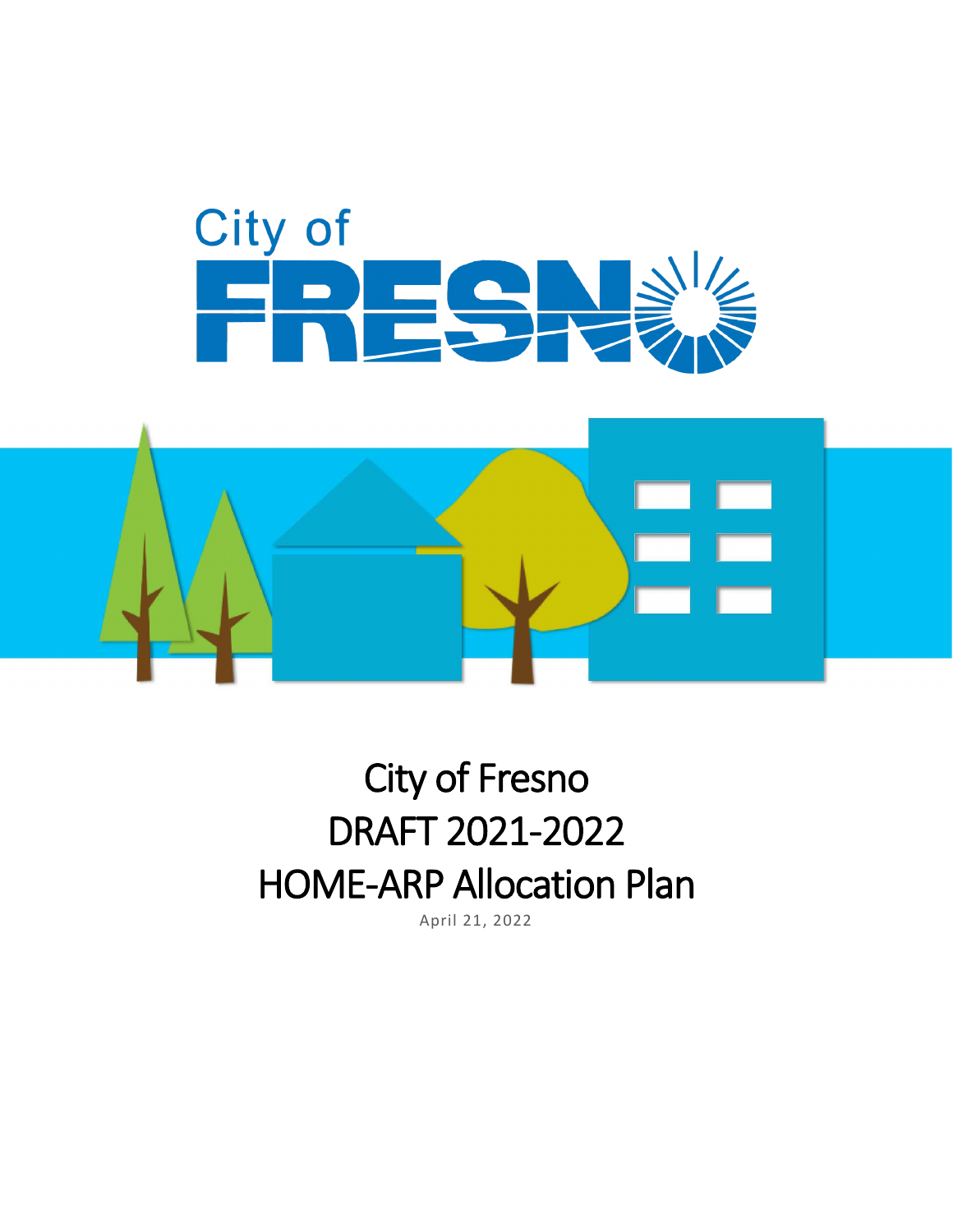# Table of Contents

| Summary of Any Comments or Recommendations Not Accepted and Reasons Why  21 |
|-----------------------------------------------------------------------------|
|                                                                             |
|                                                                             |
|                                                                             |
|                                                                             |
|                                                                             |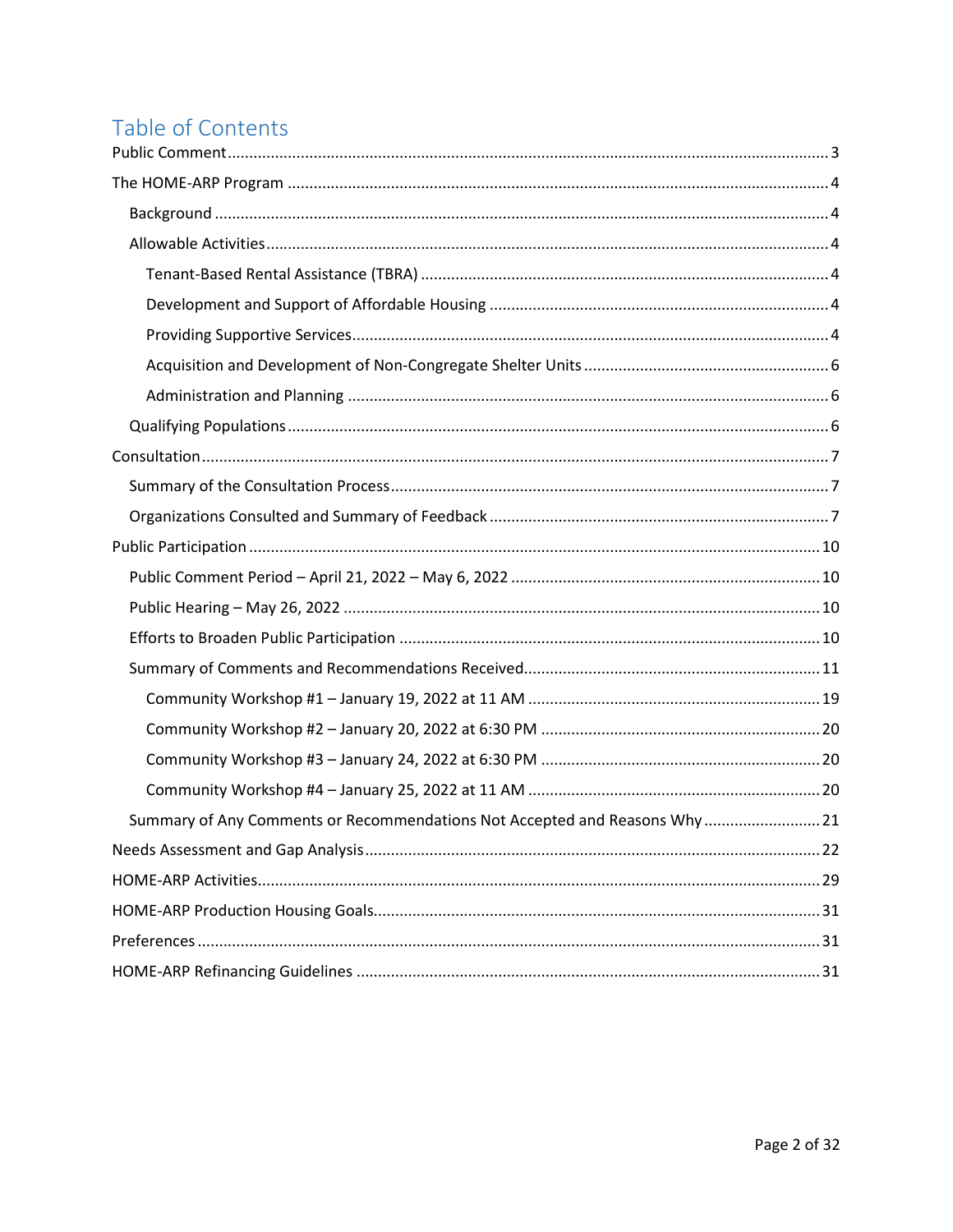# <span id="page-2-0"></span>Public Comment

#### **This is a draft document that has been made available for public review and comment.**

The Public Comment Period will begin April 21, 2022 and conclude on May 6, 2022 at 5 PM. Residents are encouraged to submit comments by one of the following methods:

#### **Submit Comments by Mail:**

City of Fresno Planning and Development Department Attn: Housing and Community Development Division 2600 Fresno Street Room 3065 Fresno, CA 93721

**Submit Comments by Email:** [HCDD@fresno.gov](mailto:HCDD@fresno.gov) Please include "2021 HOME-ARP Allocation Plan" in the subject line

**Submit Comments by Phone:** 559-621-8300

**Submit Comments by TTY:** 559-621-8721

**Submit Comments by Fax:** 559-457-1579

#### **Submit Comments by Survey:**

<https://www.surveymonkey.com/r/5QZDLZ8> or by scanning the QR code below:



Residents may also submit comments during a May 26, 2022, Public Hearing at approximately 10:00 A.M., prior to City Council consideration of the Plan. For participation instructions, visit <https://fresno.legistar.com/Calendar.aspx> and select the agenda for the May 26, 2022 meeting. For additional accommodations, please contact the office of the City Clerk at (559) 621-7650 or clerk@fresno.gov at least three business days prior to the meeting.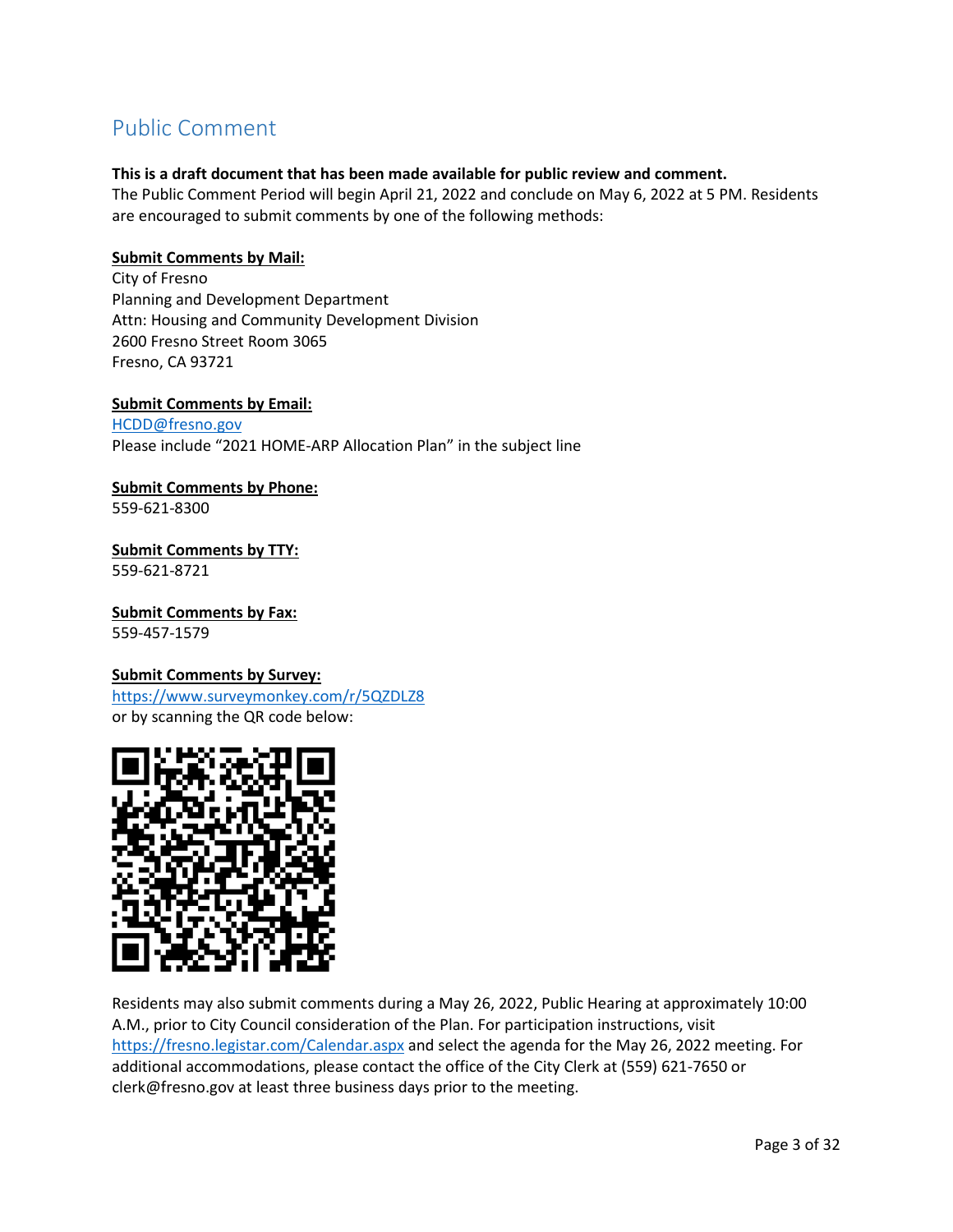# <span id="page-3-0"></span>The HOME-ARP Program

# <span id="page-3-1"></span>Background

On March 11, 2021, President Biden signed the American Rescue Plan Act (ARP) of 2021 into law allocating \$1.9 trillion in relief to address the impact of the COVID-19 pandemic on the economy, public health, State and local governments, individuals, and businesses. Congress appropriated \$5 billion in ARP funds through the HOME Investment Partnership program (HOME-ARP) to perform four activities that must primarily benefit qualifying individuals and families who are homeless, at risk of homelessness, or in other vulnerable populations. The City of Fresno is eligible for nearly \$11,922,873 in HOME-ARP funds.

# <span id="page-3-2"></span>Allowable Activities

# <span id="page-3-3"></span>Tenant-Based Rental Assistance (TBRA)

Funds may be used to provide TBRA to qualifying households. In HOME-ARP TBRA, the City assists a qualifying household with payments to cover the entire or insufficient amounts that the qualifying household cannot pay for housing and housing-related costs, such as rental assistance, security deposits, and utility deposits. HOME-ARP TBRA assisted households may choose to rent a unit in a HOME-ARP rental project or any other eligible rental unit. HOME-ARP TBRA is a form of rental assistance that is attached to the household and not a particular rental unit. Therefore, the HOME-ARP TBRA assisted household may choose to move to another unit with continued HOME-ARP TBRA as long as the new unit meets the applicable property standards. If a HOME-ARP TBRA assisted household chooses to move, the rental assistance contract terminates and a new rental assistance contract for the new unit will be executed according to HOME-ARP TBRA requirements.

# <span id="page-3-4"></span>Development and Support of Affordable Housing

HOME-ARP funds may be used to acquire, rehabilitate, or construct affordable rental housing primarily for occupancy by households of individuals and families that meet the definition of qualifying households. Unlike the regular HOME Program, which targets HOME-assisted rental units based on tenant income, 70 percent of all HOME-ARP units will admit households based only upon their status as qualifying households.

Eligible HOME-ARP rental housing includes, but is not limited to, manufactured housing, single room occupancy (SRO) units, and permanent supportive housing. Emergency shelters, hotels, and motels (including those currently operating as non-congregate shelter), facilities such as nursing homes, residential treatment facilities, correctional facilities, halfway houses, and housing for students or dormitories do not constitute housing in the HOME-ARP program. However, HOME-ARP funds may be used to acquire and rehabilitate such structures into HOME-ARP rental housing.

## <span id="page-3-5"></span>Providing Supportive Services

Funds may be used to provide a broad range of supportive services to qualifying individuals or families as a separate activity or in combination with other HOME-ARP activities. Supportive services include the following eligible costs:

- 1. Child care for program participants, including providing meals and snacks, and comprehensive and coordinated developmental activities.
- 2. Improving knowledge and basic educational skills.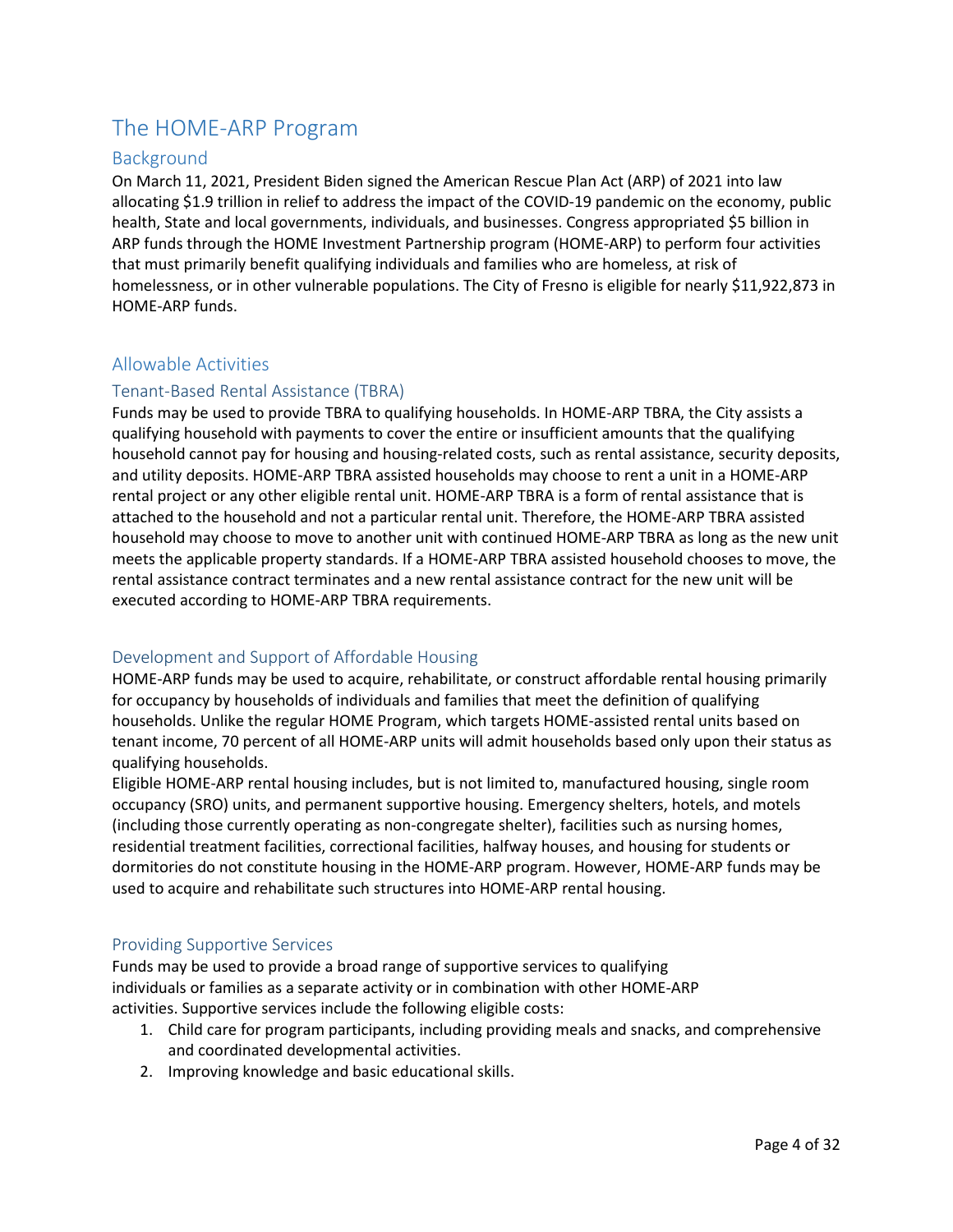- 3. Establishing and/or operating employment assistance and job training programs, including classroom, online and/or computer instruction, on-the-job instruction, services that assist individuals in securing employment, acquiring learning skills, and/or increasing earning potential. The cost of providing reasonable stipends to program participants in employment assistance and job training programs is also an eligible cost.
- 4. Providing meals or groceries to program participants is eligible
- 5. Assisting eligible program participants to locate, obtain, and retain suitable housing.
- 6. Fees charged by licensed attorneys and by person(s) under the supervision of licensed attorneys, for advice and representation in matters that interfere with a qualifying individual or family's ability to obtain and retain housing.
- 7. Teaching critical life management skills that may never have been learned or have been lost during the course of physical or mental illness, domestic violence, dating violence, sexual assault, stalking, human trafficking, substance abuse, and homelessness. These services must be necessary to assist the program participant to function independently in the community.
- 8. Direct outpatient treatment of mental health conditions that are provided by licensed professionals.
- 9. Direct outpatient treatment of medical conditions when provided by licensed medical professionals.
- 10. Activities to engage qualified populations for the purpose of providing immediate support and intervention, as well as identifying potential program participants.
- 11. Substance abuse treatment services that are designed to prevent, reduce, eliminate, or deter relapse of substance abuse or addictive behaviors and are provided by licensed or certified professionals.
- 12. Transportation.
- 13. Assessing, arranging, coordinating, and monitoring the delivery of individualized services to meet the needs of the program participant(s).
- 14. Mediation between the program participant and the owner or person(s) with whom the program participant is living, provided that the mediation is necessary to prevent the program participant from losing permanent housing in which the program participant currently resides.
- 15. Credit counseling and other services necessary to assist program participants with critical skills related to household budgeting, managing money, accessing a free personal credit report, and resolving personal credit problems. This assistance does not include the payment or modification of a debt.
- 16. Liaison services between property managers/owners and program participants.
- 17. Services for special populations, such as victim services, so long as the costs of providing these services are eligible. The term victim services means services that assist program participants who are victims of domestic violence, dating violence, sexual assault, stalking, or human trafficking including services offered by rape crisis centers and domestic violence shelters, and other organizations with a documented history of effective work concerning domestic violence, dating violence, sexual assault, stalking, or human trafficking.
- 18. Payments to housing owners, utility companies, and other third parties for rental application fees, security deposits, utility deposits, utility payments, moving costs, first and last month's rent, and/or rental arrears.
- 19. Short-term (up to 3 months) or medium-term (3 to 24 months) financial assistance for rent, provided that the total financial assistance provided, including any pre-payment of first and last month's rent as described above, does not exceed 24 months of rental payments over any 3 year period.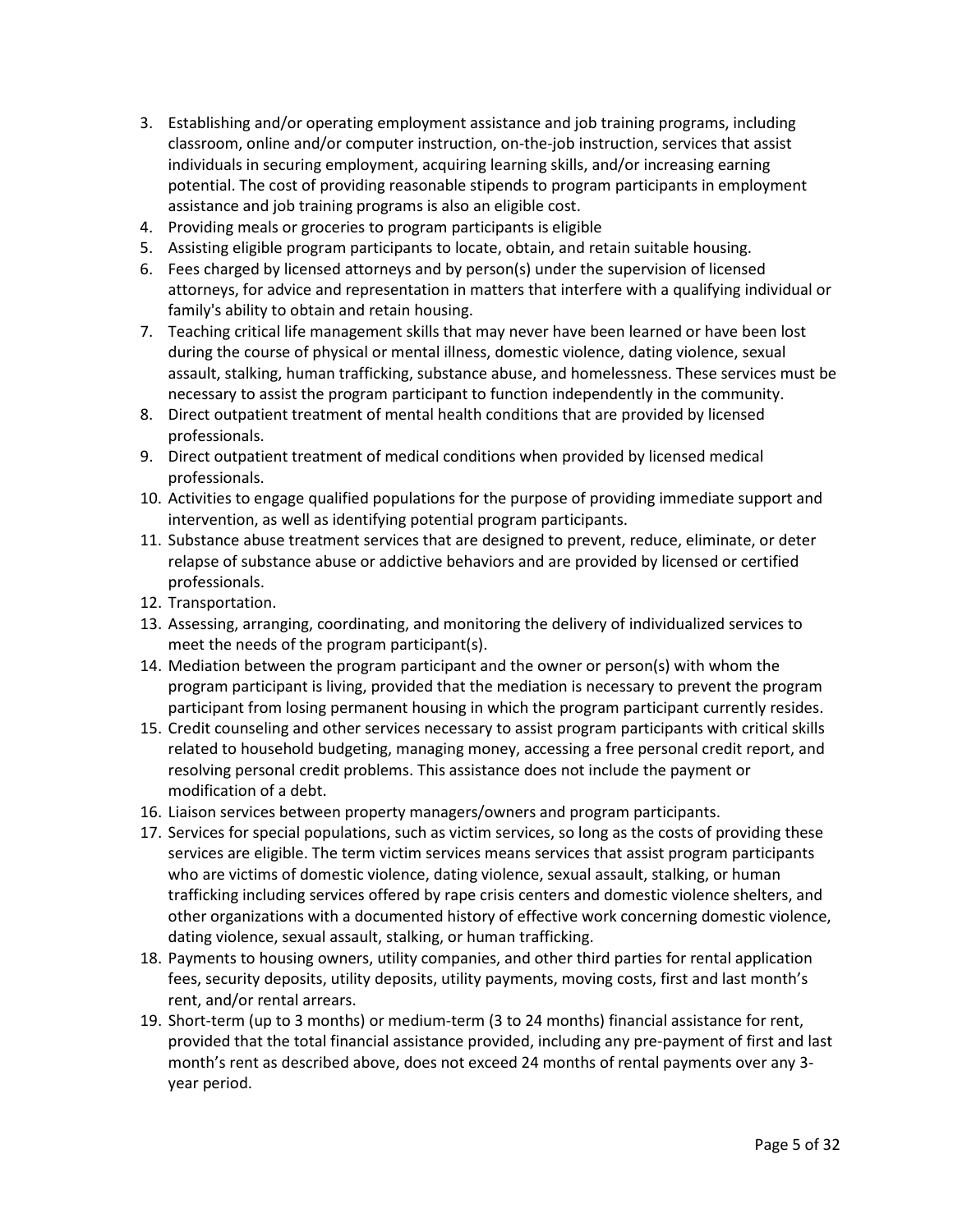# <span id="page-5-0"></span>Acquisition and Development of Non-Congregate Shelter Units

A non-congregate shelter (NCS) is one or more buildings that provide private units or rooms as temporary shelter to individuals and families and does not require occupants to sign a lease or occupancy agreement. HOME-ARP funds may be used to acquire and develop HOME-ARP NCS for individuals and families in qualifying populations. This activity may include but is not limited to the acquisition of land and construction of HOME-ARP NCS or acquisition and/or rehabilitation of existing structures such as motels, hotels, or other facilities to be used for HOME-ARP NCS. HOME-ARP funds may not be used to pay the operating costs of HOMEARP NCS. Consequently, the City must consider the availability of ongoing operating funds for the HOME-ARP NCS so that the HOME-ARP NCS can remain viable through the restricted use period.

# <span id="page-5-1"></span>Administration and Planning

The City may expend, for payment of reasonable administrative and planning costs, up to 15 percent of its HOME-ARP allocation. Reasonable costs include costs related to program management, coordination, monitoring, and evaluation of the program; staff overhead costs of the City directly related to carrying out a HOME-ARP project; providing information and other resources to residents and citizen organizations participating in the planning, implementation, or assessment of projects being assisted with HOME-ARP funds; activities to affirmatively further fair housing; indirect costs under a cost allocation plan; preparation of the HOME-ARP Allocation Plan; and costs of complying with the applicable Federal requirements.

Funds available under the HOME-ARP appropriation for administration and planning may not be used to pay costs attributable to the regular HOME Program.

# <span id="page-5-2"></span>Qualifying Populations

HOME-ARP requires that funds be used to primarily benefit individuals and families in the following specified "qualifying populations." Any individual or family who meets the criteria for these populations is eligible to receive assistance or services funded through HOME-ARP without meeting additional criteria (e.g., additional income criteria). Veterans and families that include a veteran family member that meet the criteria for one of the qualifying populations described below are eligible to receive HOME-ARP assistance.

- 1. People experiencing homelessness
- 2. People at risk of homelessness
- 3. People fleeing, or attempting to flee, domestic violence, dating violence, sexual assault, stalking, or human trafficking
- 4. Other populations where providing supportive services or assistance would prevent the family's homelessness or would serve those with the greatest risk of housing instability

For additional information about the HOME-ARP program regulatory requirements, visit <https://www.hud.gov/sites/dfiles/OCHCO/documents/2021-10cpdn.pdf>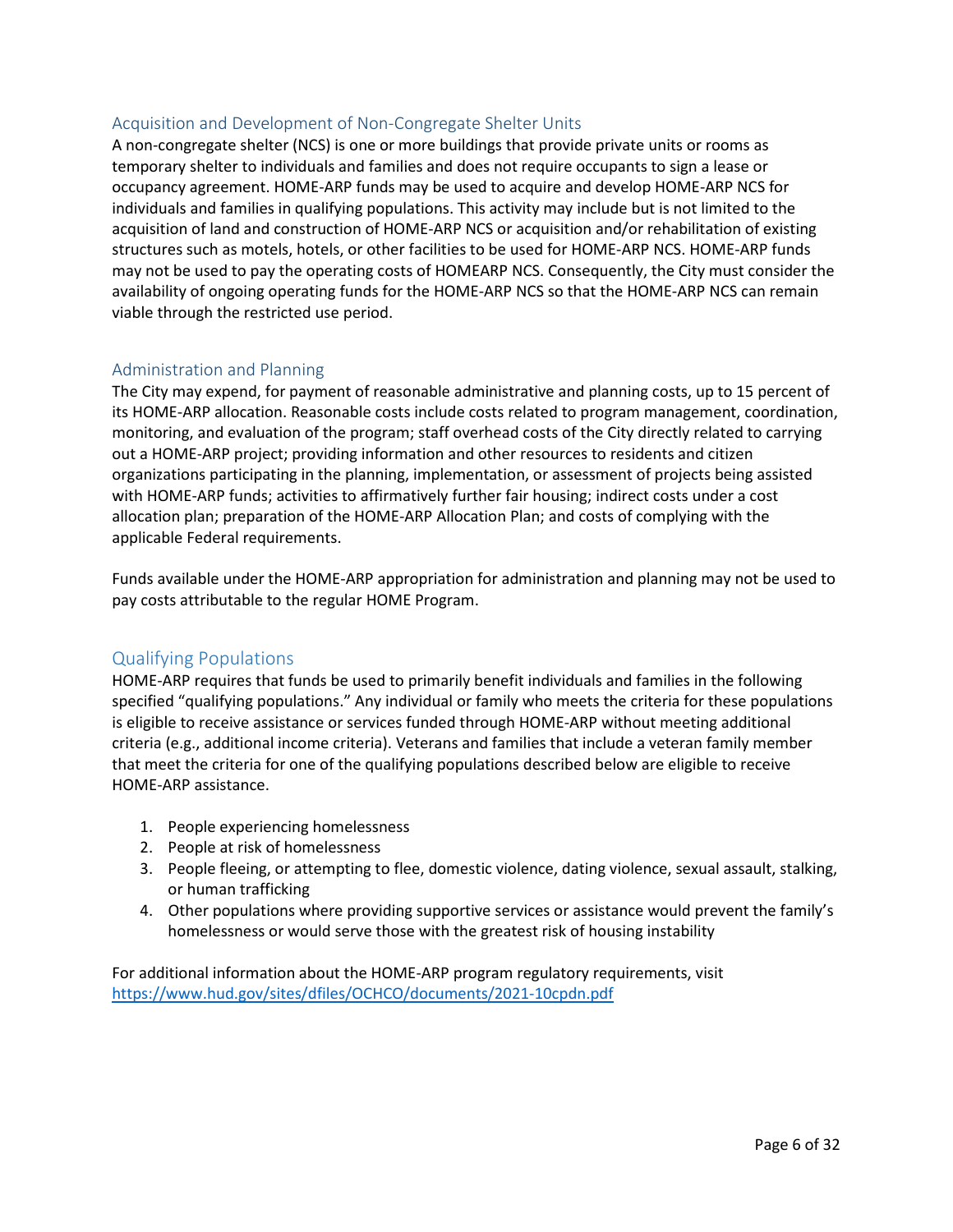# <span id="page-6-0"></span>Consultation

*Before developing its plan, the City of Fresno must consult with the Fresno-Madera Continuum of Care, homeless and domestic violence service providers, veterans' groups, the Fresno Housing Authority, public agencies that address the needs of the qualifying populations, and public or private organizations that address fair housing, civil rights, and the needs of persons with disabilities, at a minimum.* 

# <span id="page-6-1"></span>Summary of the Consultation Process

The City organized individual virtual and teleconference meetings with agencies and organizations to obtain feedback on the HOME-ARP Allocation Plan. In total, 13 agencies and organizations were consulted representing veterans, domestic violence survivors, elderly residents, people with access and functional needs, people living with HIV/AIDS, and more. Over the course of the consultation period, the City collected information about the level of need among qualifying populations within the City limits.

# <span id="page-6-2"></span>Organizations Consulted and Summary of Feedback

**Agency/Org Consulted Type of Agency/Org Method of Consultation Feedback** Fresno Housing Authority Public Housing Authority Virtual Meeting (12/6/2021) Affordable housing units should be top priority coupled with wrap-around services with intensive case management Fresno/Madera Continuum of Care Continuum of Care Virtual meeting (1/6/2022 & 1/13/2022) Tenant-based rental assistance needs to be combined with supportive services; use funds to add housing units Elder Abuse Services, Inc. Elder Abuse Service Providers Virtual meeting (1/18/2022) Elderly residents need the ability to relocate for a minimum of 90 days to an undisclosed location; wrap-around services need to be a component of the care received; at any time, it is likely that 100 people are in imminent danger Disability Advisory Commission City Commission (Equal Access for Citizens with Disabilities) Virtual meeting (11/19/2021 & 1/28/2022) Would like to see these funds used for homeless prevention instead of reaction; housing vouchers are eligible for units that have not been maintained, so incentivizing maintenance is needed; moving assistance is needed; housing units need to take into consideration residents with smell sensitivities, decibel range sensitivities, and who need ramps; allowing for additional rental allowance for residents with disabilities; more accessible housing is needed because there is low turnover by residents; provide incentives to construction companies to develop tiny homes – tiny homes can be more accessible for

*Table 1 - Organizations Consulted and Summary of Feedback*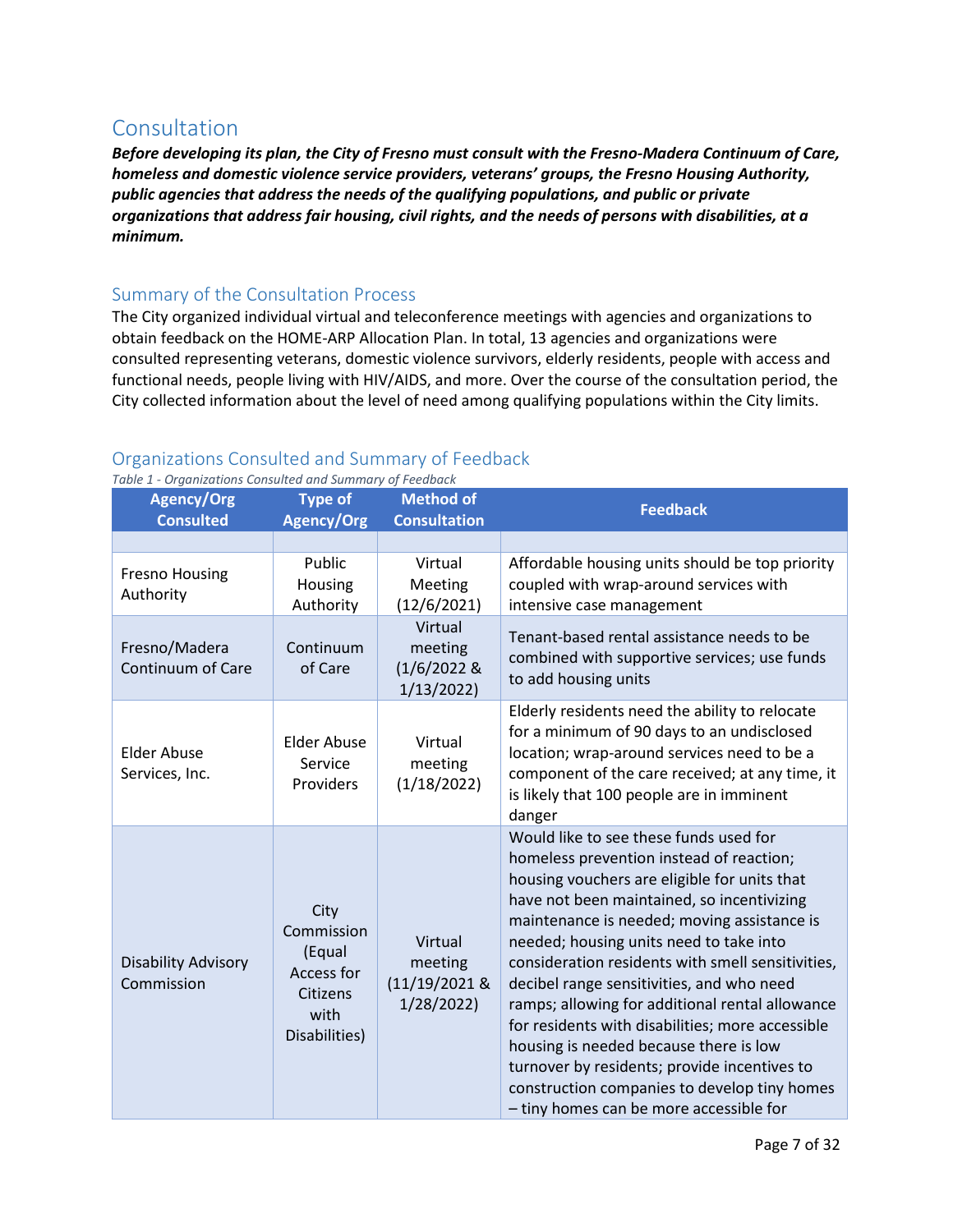|                                                                      |                                                    |                                       | people with fatigue; people with intersectional<br>identities should be made a preferential<br>qualifying population; funds should be used to<br>modify existing homes; provide property<br>owners an incentive to work with the Fresno<br><b>Housing Authority</b>                                                                                                                                                                                                                                                                                                                                |
|----------------------------------------------------------------------|----------------------------------------------------|---------------------------------------|----------------------------------------------------------------------------------------------------------------------------------------------------------------------------------------------------------------------------------------------------------------------------------------------------------------------------------------------------------------------------------------------------------------------------------------------------------------------------------------------------------------------------------------------------------------------------------------------------|
| <b>RH Community</b><br><b>Builders</b>                               | Homeless<br><b>Services</b><br>Provider            | Virtual<br>meeting<br>(2/14/2022)     | Housing units that can scale up or down<br>depending on the size of the family - ideally<br>can fit a family of 10; hotel rooms with<br>adjoining doors are helpful; allocate more<br>resources toward prevention; continue the<br>Eviction Protection Program; create safe<br>housing opportunities for LGBTQIA+ residents;<br>staff who can address addiction and mental<br>health needs; more housing units for people<br>with functional and accessible needs; an on-<br>site nursing assistant                                                                                                |
| WestCare of<br>California, Inc.                                      | <b>Homeless</b><br><b>Services</b><br>Provider     | Virtual<br>meeting<br>(2/15/2022)     | Develop a tiny home village with a central hub<br>for single residents and couples; central hub<br>should include substance abuse treatment,<br>mental health help, a mobile medical clinic,<br>educational opportunities, and instant job<br>opportunities; rent-to-own tiny homes or<br>condominiums; provide intensive case<br>management with a focus on stability, life skills<br>development, and employment opportunities;<br>low- or no-barrier employment opportunities;<br>mobile showers and laundry; motel vouchers<br>for people fleeing domestic violence                            |
| <b>Community Housing</b><br>Council                                  | <b>Fair Housing</b><br><b>Services</b><br>Provider | Telephone<br>interview<br>(2/24/2022) | Extend the rent moratorium; use funds to<br>bring tenants current in their rent; the<br>organization averages 3-4 calls per week from<br>residents in need; courses on budgeting would<br>be helpful; additional Fair Housing<br>education/counseling                                                                                                                                                                                                                                                                                                                                              |
| Fresno<br>Interdenominational<br><b>Refugee Ministries</b><br>(FIRM) | Refugee<br><b>Services</b><br>Provider             | Virtual<br>meeting<br>(3/1/2022)      | Create services that are accessible to people in<br>all languages; there has been a large increase<br>in southeast Asian homelessness over the last<br>5 years; more tenant-based rental assistance<br>needed; case management with trauma-<br>informed goals needed; transportation to, and<br>from, appointments; legal support needed to<br>help clear legal record (housing opportunities<br>lost unless felonies can be downgraded); need<br>flexibility to provide clients with money<br>directly; build more affordable housing units in<br>areas that are walkable, especially for elderly |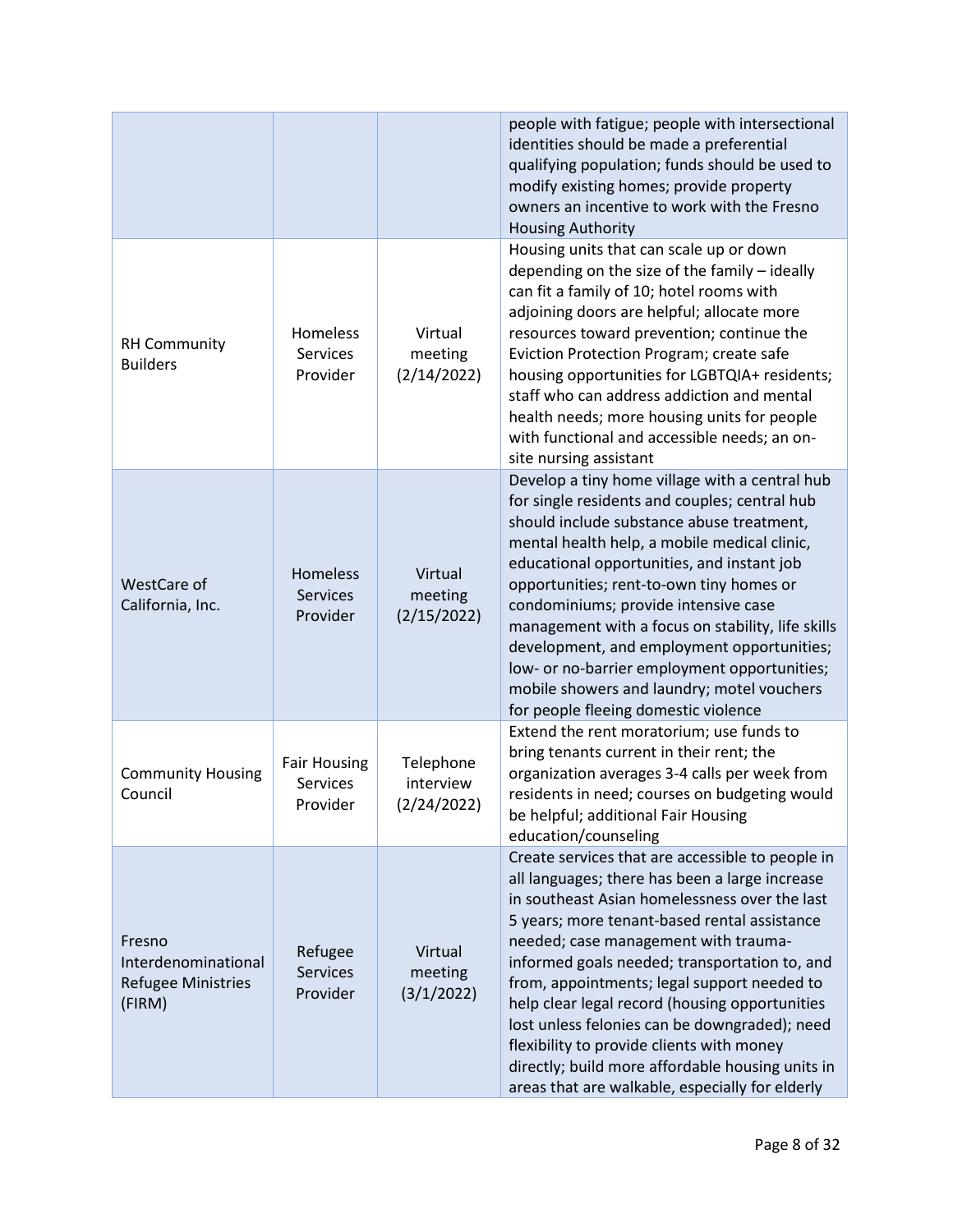|                                                                            |                                                    |                                     | residents who are on SSDI or SSI; build<br>transitional housing solely for refugees                                                                                                                                                                                                                                                                                                                                                                                                                                                                                                                                                            |
|----------------------------------------------------------------------------|----------------------------------------------------|-------------------------------------|------------------------------------------------------------------------------------------------------------------------------------------------------------------------------------------------------------------------------------------------------------------------------------------------------------------------------------------------------------------------------------------------------------------------------------------------------------------------------------------------------------------------------------------------------------------------------------------------------------------------------------------------|
| <b>US Veterans Affairs</b><br>– Fresno                                     | Government<br>entity                               | Virtual<br>meeting<br>(3/4/2022)    | More housing needed in areas where drug<br>usage is not high and number of bugs is low;<br>funding needed for long-term care in excess of<br>21 days; appointments for services need to be<br>available immediately; transportation needed<br>to get to housing and other appointments;<br>increase disability ratings by helping veterans<br>get re-evaluated; HUD-VASH kicks tenants out<br>after one year without recertification                                                                                                                                                                                                           |
| Central California<br><b>Legal Services</b>                                | <b>Fair Housing</b><br><b>Services</b><br>Provider | Virtual<br>meeting<br>(3/4/2022)    | Need more permanent housing; City should<br>leverage HOME-ARP funds to further<br>development of affordable housing; identify<br>abandoned housing to convert to affordable<br>housing; single-family rentals are heavily<br>favored toward landlords - increase multi-<br>family units throughout Fresno                                                                                                                                                                                                                                                                                                                                      |
| Fresno Vet Center                                                          | Veteran<br><b>Services</b><br>Provider             | Virtual<br>meeting<br>(3/4/2022)    | Transportation is needed for veterans to<br>housing and other meetings; more outreach to<br>veterans needed; would like to see events like<br>Central Valley Veterans' Stand Down occur<br>more frequently than annually, and make them<br>exclusively for veterans; intensive case<br>management with wrap-around services                                                                                                                                                                                                                                                                                                                    |
| <b>Central Valley</b><br>Veterans                                          | Veterans<br><b>Services</b><br>Provider            | Virtual<br>meeting<br>(3/7/2022)    | Greatest need lies with families and people<br>with pets - then single women - then single<br>men; there are no resources to keep families<br>together; need safe, quality, affordable<br>housing; need assistance with getting<br>sustainable jobs and learning to budget<br>money; mental health services are needed;<br>child care opportunities needed; automotive<br>repair assistance needed; help paying for job<br>equipment and utilities; need someone to help<br>people identify appropriate housing<br>opportunities; need a central call number for<br>people who are looking for housing to help<br>residents navigate resources |
| Hope & Effort<br>Appropriately<br>Thriving (HEAT) for<br>South West Fresno | Community<br>group                                 | In-person<br>meeting<br>(3/28/2022) | When presented an opportunity to provide<br>input on the HOME-ARP Allocation Plan, the<br>members of HEAT declined                                                                                                                                                                                                                                                                                                                                                                                                                                                                                                                             |
| Marjaree Mason<br>Center                                                   | Domestic<br>Violence<br>Service<br>Provider        | Virtual<br>meeting<br>(11/23/2021)  | Additional units need to be made available for<br>survivors of domestic violence and their<br>children; child care is needed for this<br>population; other supportive services needed                                                                                                                                                                                                                                                                                                                                                                                                                                                          |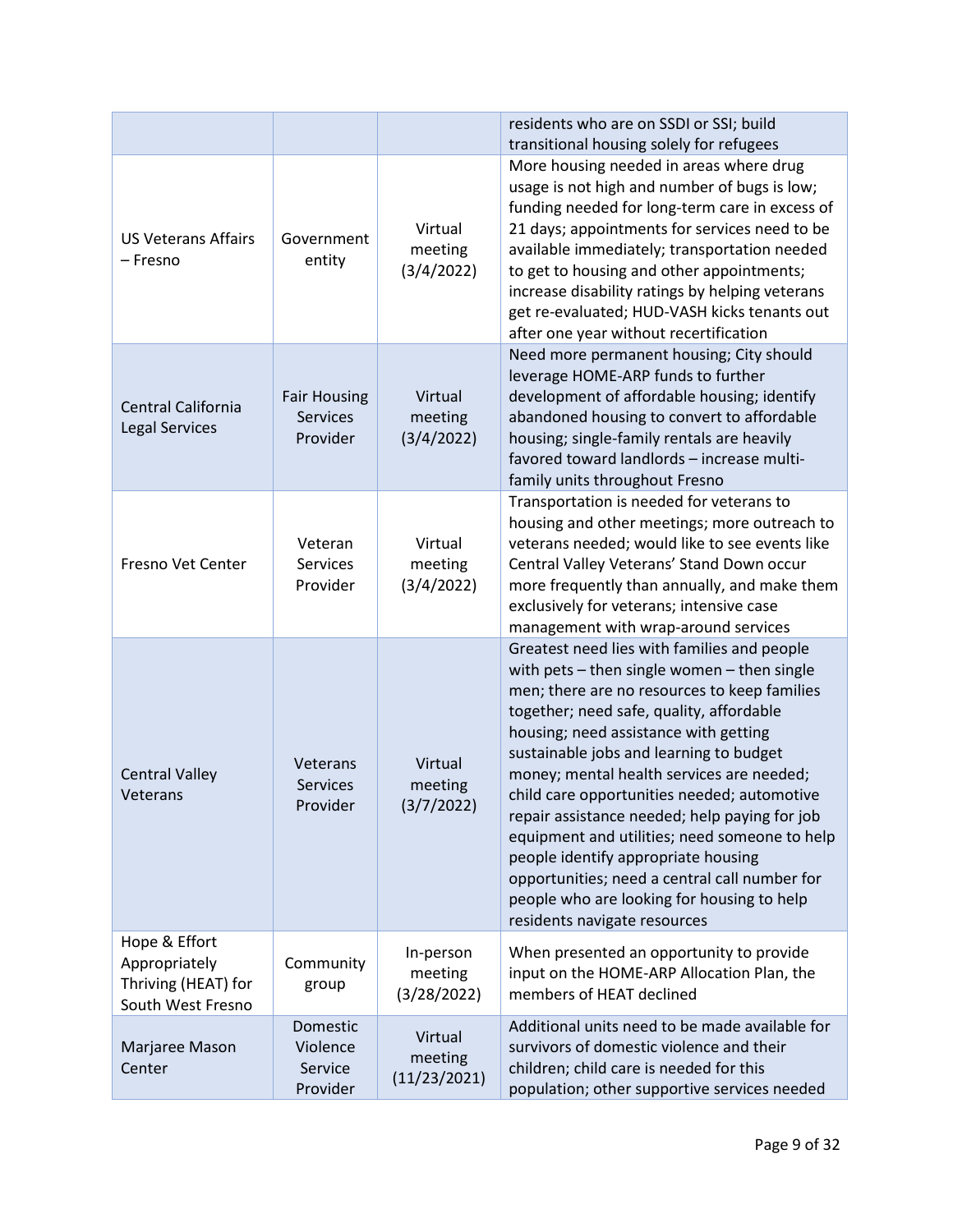|                 |                                                |                                    | like mental health, physical health, and<br>transportation                                                                                                                    |
|-----------------|------------------------------------------------|------------------------------------|-------------------------------------------------------------------------------------------------------------------------------------------------------------------------------|
| Poverello House | <b>Homeless</b><br><b>Services</b><br>Provider | Virtual<br>meeting<br>(11/23/2021) | Mobile laundry, showers, and permanent free<br>bathrooms are needed by people experiencing<br>homelessness; somewhere to store belongings<br>like a locker in a safe location |

# <span id="page-9-0"></span>Public Participation

*The City must provide for and encourage citizen participation in the development of the HOME-ARP Allocation Plan. Before submission of the Plan, the City must provide residents with reasonable notice and an opportunity to comment on the proposed HOME-ARP Allocation Plan of no less than 15 calendar days. The City must follow its adopted requirements for "reasonable notice and an opportunity to comment" for the plan amendments in its current Citizen Participation Plan. In addition, the City must hold at least one public hearing during the development of the HOME-ARP Allocation Plan and prior to submission.*

*For the purposes of HOME-ARP, the City is required to make the following information available to the public:*

- *The amount of HOME-ARP funds the City will receive*
- *The range of activities the City may undertake*

# <span id="page-9-1"></span>Public Comment Period – April 21, 2022 – May 6, 2022

The public comment period for the HOME-ARP Allocation Plan began on April 21, 2022 and concludes on May 6, 2022 at 5 PM. A Public Notice was published in the Fresno Bee on April 21, 2022 and included information regarding how comments could be submitted. Additionally, the City advertised the public comment period through social media and news outlets.

# <span id="page-9-2"></span>Public Hearing – May 26, 2022

The Public Hearing for the HOME-ARP Allocation Plan is scheduled for May 26, 2022, at approximately 10:00 A.M., prior to City Council consideration of the Plan. Public comments will be accepted in person and via Zoom participation.

In addition to the dates listed above for the Public Hearing and Public Comment Period, a public hearing was held at the January 27, 2022, meeting of the Fresno City Council which included a presentation on HOME-ARP and provided an opportunity for public comment. There were also four virtual community needs meetings conducted on January 19, 20, 24, and 25, 2022 where information about the HOME-ARP program was presented and feedback requested.

# <span id="page-9-3"></span>Efforts to Broaden Public Participation

In addition to the Public Notice being published in the Fresno Bee and the number of virtual community needs meetings it conducted, the City posted information detailing ways to provide input on the City's website under the Housing and Community Development Division's webpage and the City Clerk's webpage. The City also distributed a questionnaire via email to a database of more than 500 individuals and stakeholders who expressed interested in being kept informed about housing related topics and public comment opportunities to better determine uses for funds and gaps in services. Additionally, the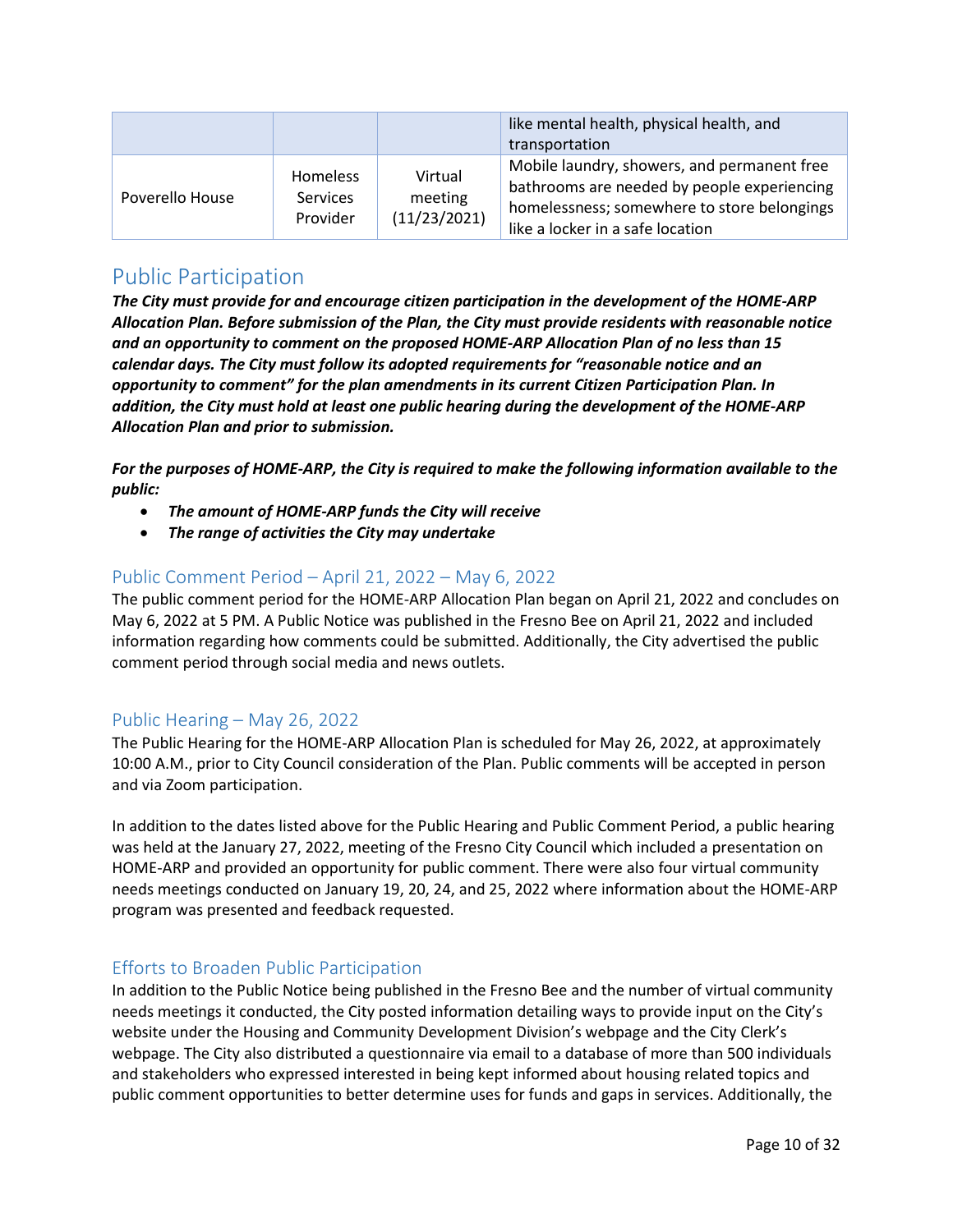City advertised the opportunities to comment on the HOME-ARP Allocation Plan using posts on its Facebook and Twitter pages. The City also held an in-person meeting with approximately 10 residents when local rules regarding COVID-19 permitted. Finally, the City also published information about opportunities to provide public comment on community calendars operated by local news outlets ABC30, KMPH FOX26, and YourCentralValley.

# *The City must consider any comments or views of residents received in writing, or orally at a public hearing, when preparing the HOME-ARP Allocation Plan*

# <span id="page-10-0"></span>Summary of Comments and Recommendations Received

#### Community Needs Consultation Questionnaire Responses:

**Question:** What is most-needed to address the following priority? Provide assistance for the homeless and those at risk of becoming homeless through safe low-barrier shelter options, housing first collaborations, and associated supportive services.

- 1. Sustainable funding for ongoing services and investment in property developments for affordable housing
- 2. The area needs safe, secure and clean low-barrier shelters with supportive services. This includes an increase of beds, specifically for households with children. Transportation to get to those services is vital. Housing needs to allow people to stay in a unit (with their own valuables) until they can acquire an appropriate next step housing. Flexible funding to assist with helping individuals more easily move towards self-sufficiency (car payment, PG&E, childcare, fines/fees owned, clothing for interviewing) and linkages for job placements are an additional resource that help people become successfully housed.
- 3. Not allowing anyone to sleep outside on a sidewalk or any public or private space
- 4. Support services should be a priority mental health support, drug rehabilitation and social skills.
- 5. Coordination of city and non-profit resources, collaboration with school district and other community service agencies. Available shelter and mental health options.
- 6. Funding for acquisition and operations of low barrier shelter.
- 7. Do a review of every parcel of Fresno government-owned vacant property to determine its viability as possible housing sites
- 8. Appropriate partnerships/ collaboration Appropriate training for everyone involved
- 9. Universal Basic Income. Make the person responsible for their own decisions on housing, food, and other decisions. Homeless people we work with want to be housed. They can't afford it. UBI would allow them a foundation to pay rent and stay house if that is what they want to be.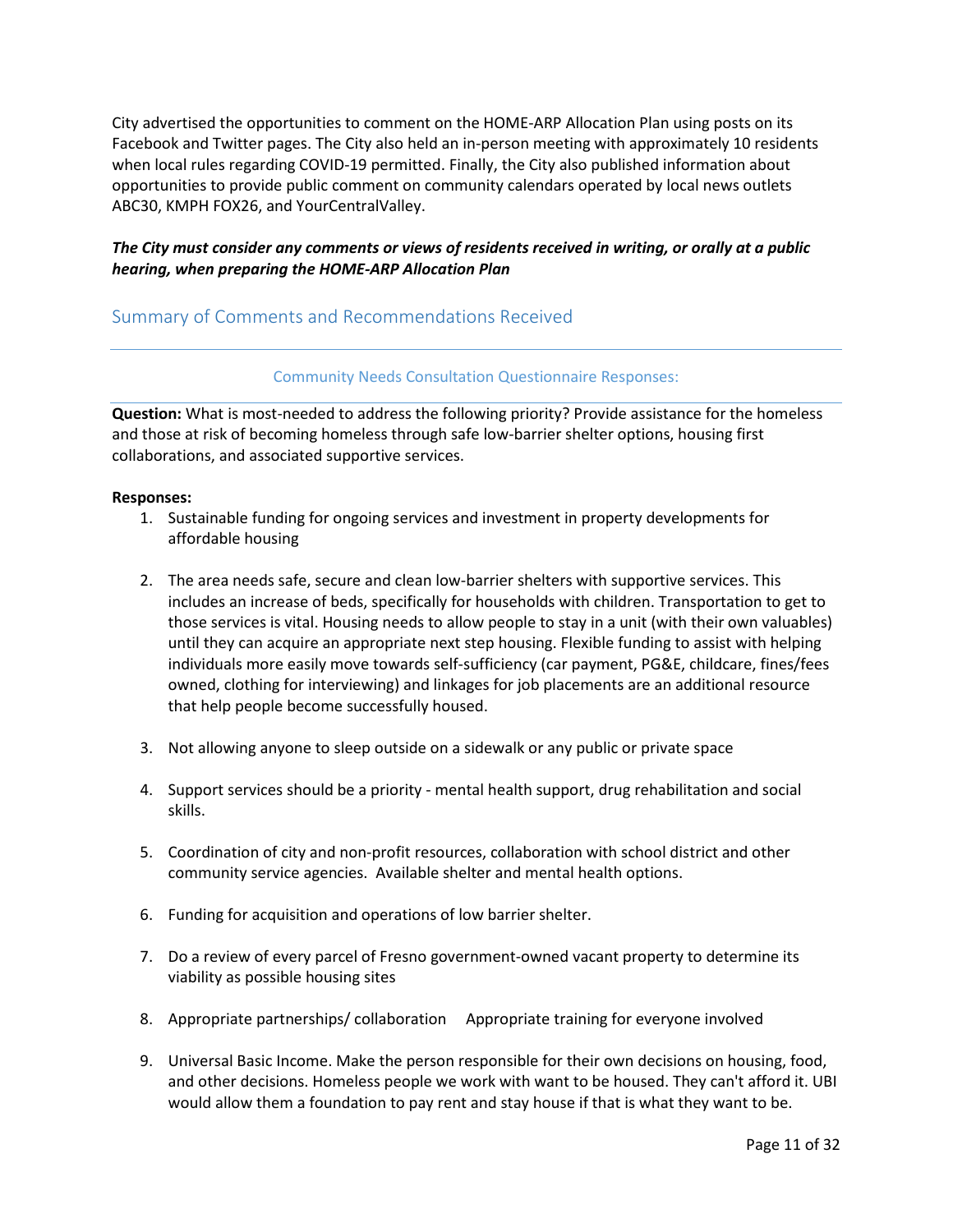- 10. Continue rental/mortgage assistance to prevent homelessness; allow for temporary safe camps with services (can be organized by nonprofit/charitable orgs); continue with hotel renovations; allow rv parking in backyards; support tiny home villages; employ housing first principles throughout (but don't let housing first be the enemy of temporary shelters - immediate relief is needed), but also think of dignity-first as well. Even temporary shelter should not feel undignified.
- 11. Statewide support for in-patient mental health services and laws to help mandate drug treatment programs.
- 12. More than the required minimum of accessible units. More low barrier options for people experiencing homelessness. LGBTQ+ Cultural and identity training for staff providing these services, with an emphasis on working with people who are transgender; more consistent policies for working with transgender individuals that do not unnecessarily segregate or "out" them.

**Question:** Under HOME-ARP, the City is able to designate preferred populations within the qualified populations enumerated by HOME-ARP regulations. Of the following qualifying populations, which, if any, should be given preferential consideration and why?

- 1. People experiencing homelessness 4 respondents
- 2. People at risk of homelessness 7 respondents
- 3. People fleeing, or attempting to flee, domestic violence, sexual assault, stalking, or human trafficking – 6 respondents
- 4. Households who have previously been homeless and are currently housed due to temporary or emergency assistance – 3 respondents
- 5. Households who have an annual income that is less than or equal to 30% of the area median income and is paying more than 50% of the monthly household income toward housing costs – 1 respondent
- 6. Veterans and families that include a veteran family member that meet the criteria for one of the qualifying populations – 3 respondents
- 7. Households who have an annual income that is less than or equal to 50% of the area median income and has met at least one of the following conditions: Moved because of economic reasons two or more times during the 60 days immediately preceding the application for homelessness prevention assistance; is living in the home of another person because of economic hardship; has been notified in writing that their right to occupy their current housing or living situation will be terminated within 21 days after the date of application for assistance; lives in a hotel or motel and the cost of the hotel or motel stay is not paid by charitable organizations or by Federal, State, or local government programs for low-income individuals; lives in a single-room occupancy or efficiency apartment unit in which there reside more than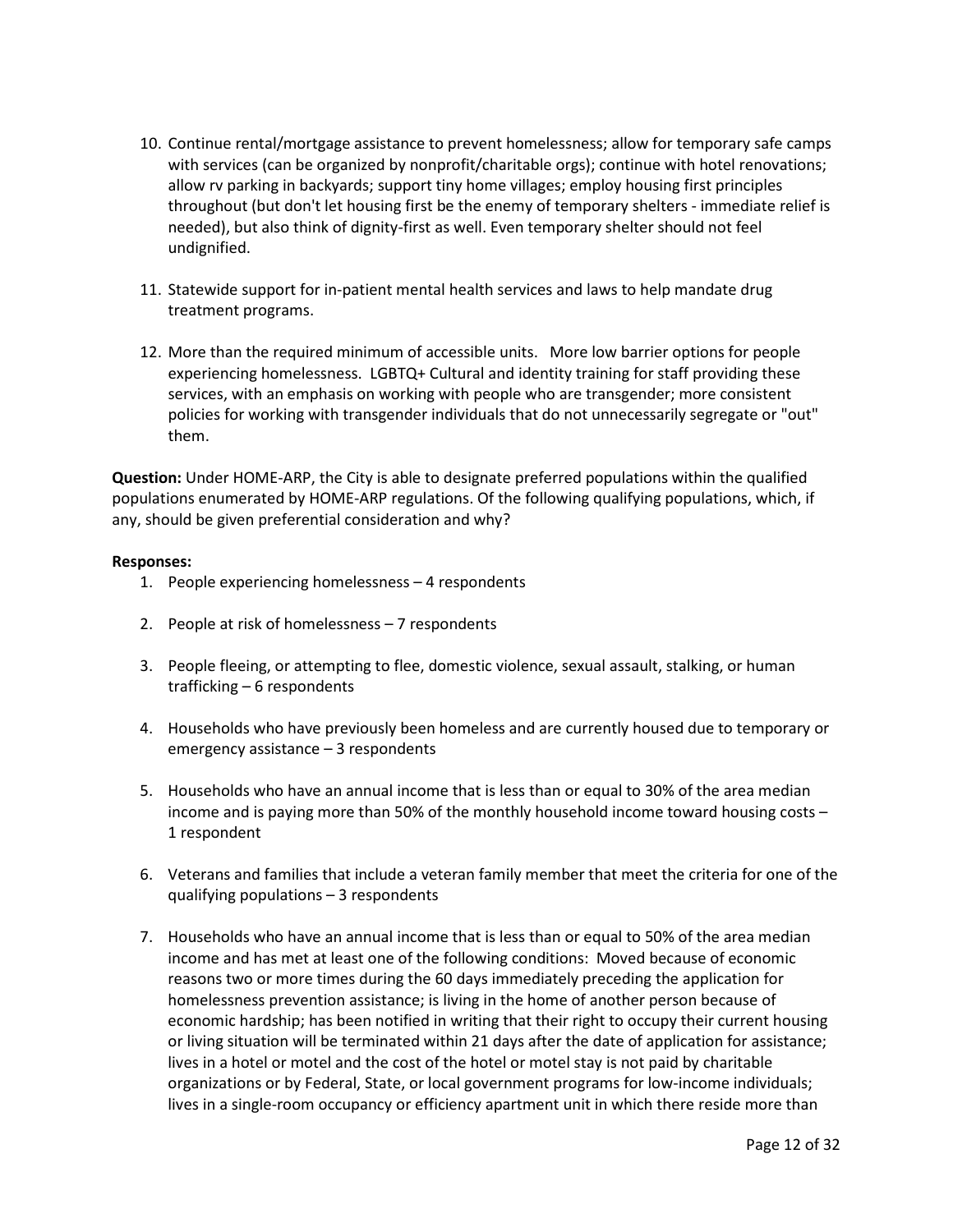two people or lives in a larger housing unit in which there reside more than 1.5 people per room; is exiting a publicly funded institution, or system of care (such as a healthcare facility, a mental health facility, foster care or other youth facility, or correction program or institution; otherwise lives in housing that has characteristics associated with instability and an increased risk of homelessness, as identified by the City's 5-year consolidated plan – 5 respondents

#### **Choice Explanations:**

- 1. The at-risk population has little access to supportive housing resources.
- 2. People who are in transition those on the way up to a permanent living arrangement, and those on the way down from one. This could protect them from ending up unhoused.
- 3. I think we begin with those most in crisis, and work our way outward to those with less pressing need. I think we can't successfully begin by trying to take on everything.
- 4. The number of people experiencing homelessness is skyrocketing and it impacts the quality of life for all residents. The core causes of homelessness can only be addressed when people are safe and their basic needs are met.
- 5. Be proactive and prevent potential homelessness is easier than trying to fix homelessness.
- 6. Prioritize people in immediate danger; prevent people at the brink of homelessness.
- 7. Domestic violence can result in a sudden loss of a support structure. Some may not consider these victims as homeless due to income. But our federal laws should be altered to consider special circumstances for victims of domestic violence, human trafficking and other victims of crimes resulting in homelessness.
- 8. There are not enough supports and resources for individuals at risk of experiencing homelessness. More financial supports that are easier to access for folks who are at risk of losing their housing.

**Question:** What is most needed to address the following priority? Improve access to affordable housing for low-income and special needs households by partnering with interested developers to increase development of low-income and affordable housing in high opportunity areas, and by promoting the preservation and rehabilitation of existing affordable housing units.

- 1. Policies that encourage and promote development, make it attractive to do business in Fresno, and reduce burdensome and detracting barriers to development
- 2. Increased availability of units, landlord engagement (with incentives to landlords to provide housing), and housing navigators to assist homeless individuals to secure housing.
- 3. Reduce the application process to one page to qualify for low income housing
- 4. Include neighborhood organizations that understand the needs of residents and are familiar with existing affordable housing.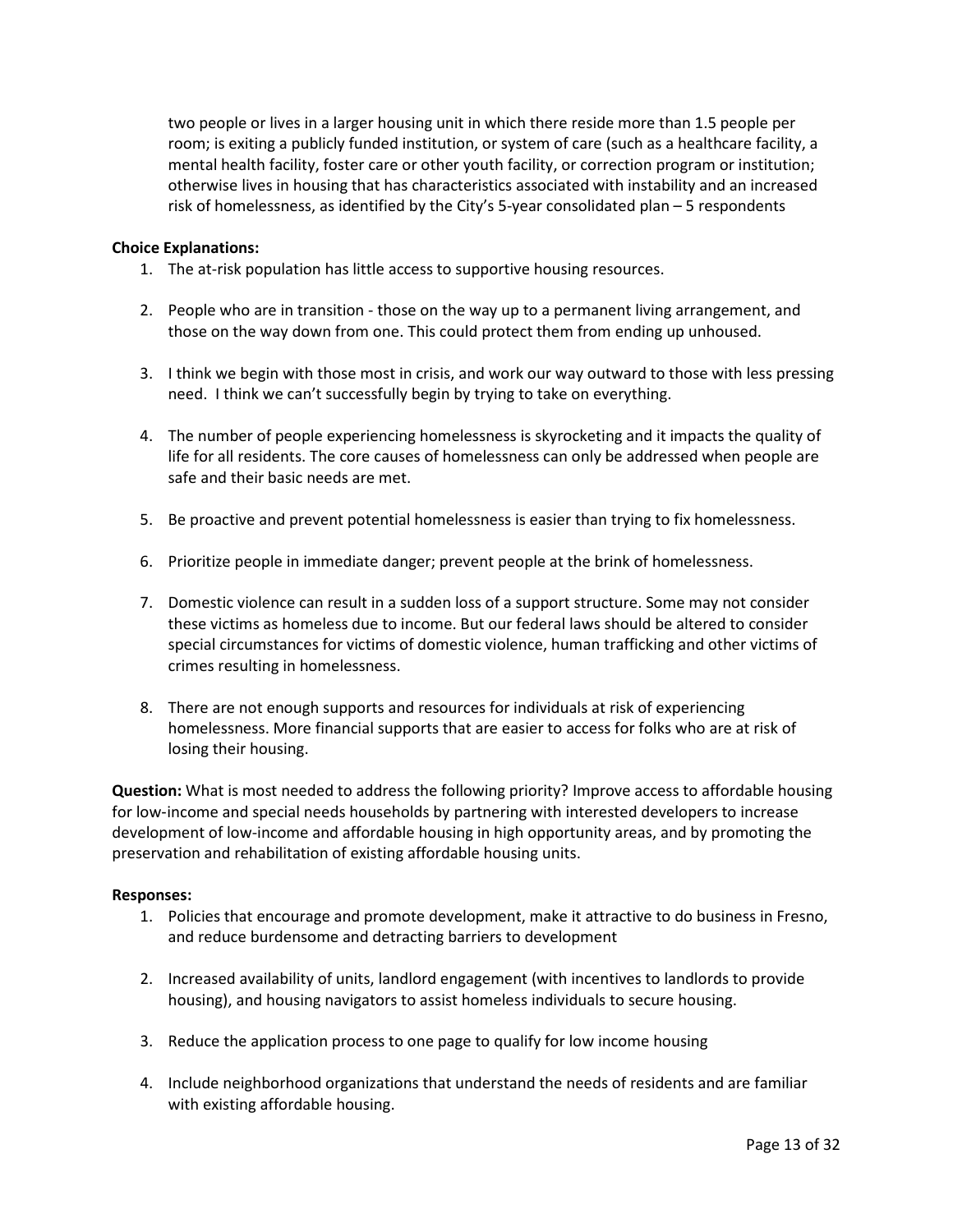- 5. This is a primary need. Finding developers interested in doing this type of work in the form of a pre-approved list of developers in this area, perhaps?
- 6. Funding to support the acquisition, rehabilitation, and services costs associated with affordable housing developments.
- 7. Incentivize developers by minimizing the cost of infrastructure upgrades along transit-oriented development corridors.
- 8. Property in locations that are a " step up" from locations thar are currently being used. For example; a person who is or has challenges with drugs might be placed in a motel on Parkway Drive. This person will be triggered daily. The potential for this person to relapse is magnified. Create housing in North Fresno
- 9. The city needs to purchase and rehab homes and then sell it to low to moderate income workers. The city also needs to make grants to purchase homes for low to moderate income families available to make these transaction. Home ownership is the only pride to save these dilapidated neighborhoods.
- 10. Funding and active recruitment for competent and compassionate developers; tie funding to permanent affordability vs. 55 years; better tracking and action in regards to units that are exiting their affordability period; ensuring such development is allowed by right; look into possibility to adopt a tax incentive + grant funding for private property owners (https://www.stpaul.gov/departments/planning-and-economic-development/housing/housingtrust-fund/4d-affordable-housing); offer financial support to ADU development tied to affordability; partner with Fresno Housing to expand landlord outreach; include information on affordable housing options at the planning counter (in-person and online).
- 11. The construction of market rate housing of all types (not just Multi-family) to increase supply, lowering the cost of housing to reduce inflow to homelessness. Affordable housing should not just be "government subsidized" housing.
- 12. providing or requiring developers build more than the regulatory minimum number of units that are accessible for people with disabilities.

**Question:** What is most needed to address the following priority? Provide services to low‐income and special needs households that develop human capital and improve quality of life.

- 1. Person-centered approach geared toward building resiliency through education, job training, and health literacy
- 2. Helping individuals secure and maintain employment
- 3. Monthly check ins from a nurse or social worker?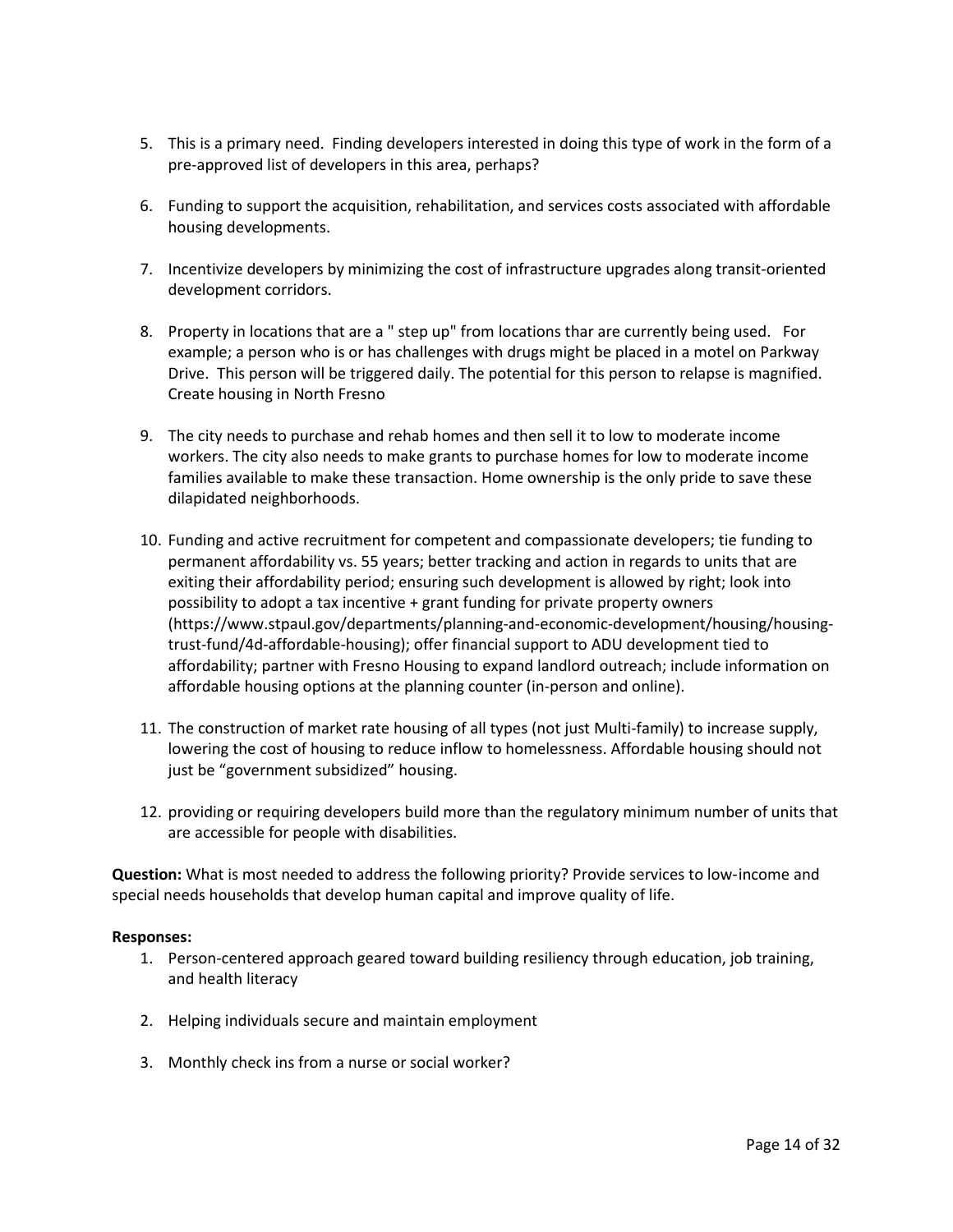- 4. People are important! Keep in mind, though, that households in mixed-use neighborhoods as just as valuable as residential neighborhoods.
- 5. Leverage successful Career-technical opportunities and job upskilling opportunities that exist in our community. On site job trainers/developers.
- 6. Provide programs for children and youth to give them a safe, positive place to thrive.
- 7. Provide funding to the DRIVE initiative.
- 8. Universal Basic Income (UBI).
- 9. Every neighborhood should have an easy way to access services. Consider the possibility of developing more community centers where services can be located or routed or partnering with local schools (maybe to have pop-up services on weekends, etc.).
- 10. Couple requirements with government aid, e.g. Welfare to Work. It is important to help folks in a desperate state but it should be conditioned on them taking up a choice of available opportunities. "Developing" human capital requires effort and investing time.
- 11. funding for community benefit organizations to assist with services and advocacy for individuals who are at risk of losing housing, as well as those who need assistance with requesting reasonable modifications to their home for accessibility.

**Question:** From your perspective, what is the biggest challenge facing the City of Fresno today?

- 1. Rapidly rising costs of housing are significantly complicating the already precarious challenge of people experiencing homelessness, pushing more and more people, especially young adults, into the at-risk category.
- 2. Lack of a consistent and collaborative plan with all engaged entities that has accurate data analysis of the full picture of homelessness and the needs of those who are unhoused or unsafely housed. An ongoing system-gap analysis is vital to actually know what is available, what is funded and what needs to be in future priorities. This needs to be updated on a regular basis with projections for what programs will be defunded and which new programs have come online.
- 3. Homeless encampments on sidewalks
- 4. Of course housing, but always consider the obstacles other than physical buildings when assisting people to become or continue being housed - mental health, drug treatment, social skills, employment.
- 5. "The biggest challenge facing the City of Fresno today is the lack of technical assistance we have for the socially disadvantaged and underserved farmers, especially during the pandemic. Data from Asian Business Institute and Resource Center (ABIRC)'s intake form since March 2020 revealed that 87% of our small-scale, socially disadvantaged farmers (SDF) experienced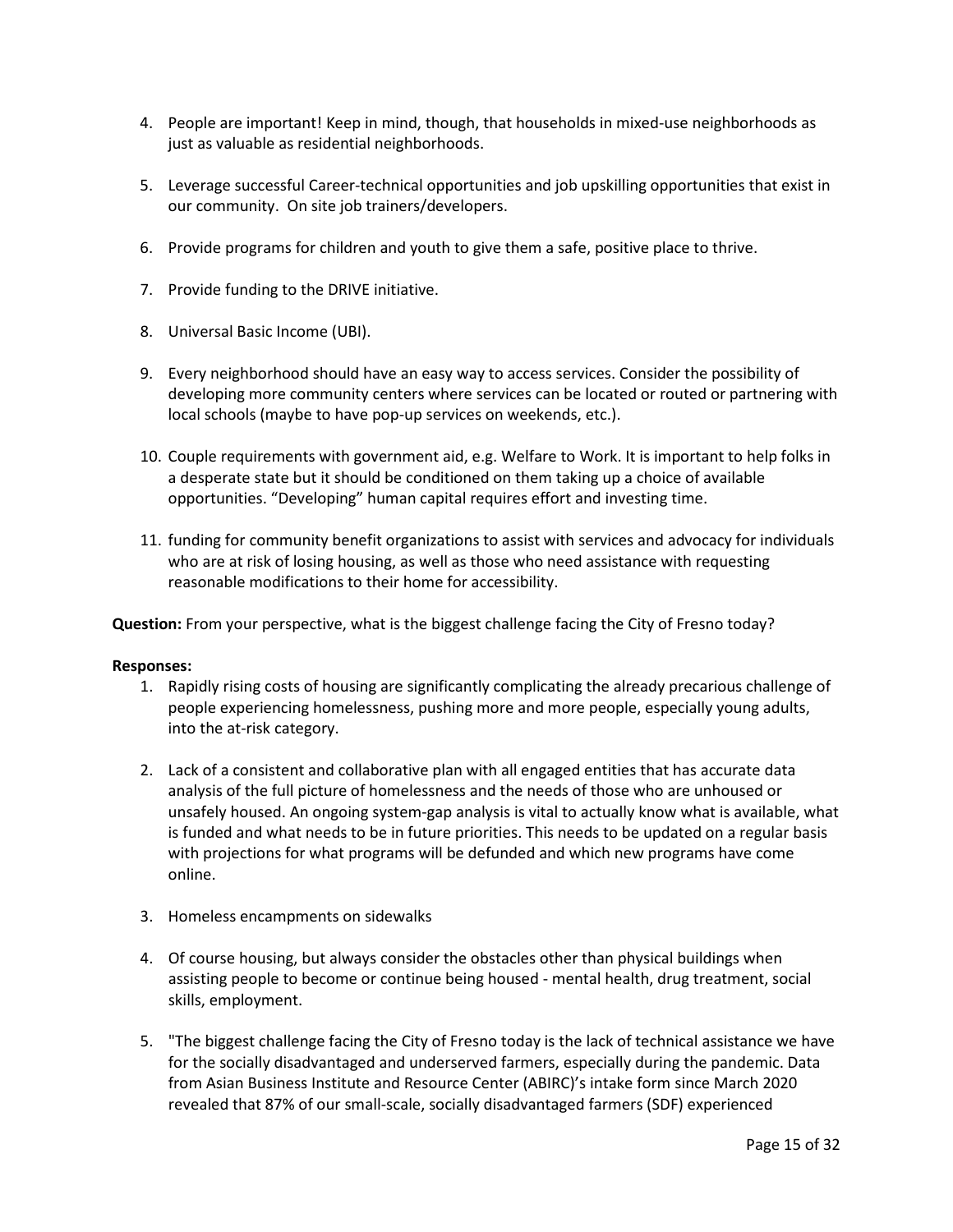devastating sales losses due to the COVID-19 pandemic. Even with the crisis relief efforts, many could not apply for these efforts on their own due to language and technology barriers. Nearly 70% of these farmers did not qualify for crisis relief efforts because they did not have their financial records in a format that was acceptable for Small Business Administration loans and other debt-relief options. Local governments have struggled to outreach and work with the community in a culturally appropriate manner. Through the Crop Buy-Back Program, funded by the City of Fresno rescue dollars, ABIRC was able to assist over 250 small, local farmers, provide over 10,000 bags of free groceries to local needy families. The pandemic is still uncertain with the new variant, and the need for programs like the Crop Buy-Back is still critical to financially support small BIPOC farmers that reside in the City of Fresno."

- 6. Income disparity by zip code.
- 7. Poverty. We need pathways for people to get out of poverty, which will alleviate many of societal ailments such as gangs, drugs, domestic violence, homelessness, etc.
- 8. It's hard to pick only 1! It's probably implementing best-practice affordable housing models that can keep our housing developers engaged and simultaneously serve our city's low-income residents.
- 9. opportunities for housing in all areas of Fresno.
- 10. The City of Fresno for decades have been trying to solve other people's problems. Make and Give a UBI to all residents. Put the power of change in their hands. Residents need to be responsible for their livelihood. Local Government can then do their job of governing and keeping the peace.
- 11. Poverty. Even if Fresno is historically lower-cost than the rest of the state, many Fresnans have struggled with housing cost burden. - We should examine rent control similar to how homeowners enjoy caps on property tax increases. - We should promote more variety of housing types to allow people to "right-size" their housing according to their needs, not just what is available. This should also include promoting condos, which are more affordable entries into homeownership. - And we should promote infill development to reduce car dependency, which is also expensive and has deleterious impacts to air quality.
- 12. Increasing crime and victimization of residents especially from arrested and charged criminals who are released. Homelessness is a close second but the laws need to change in order to address that on a large enough scale.
- 13. not enough low-barrier shelters, not enough accessible and affordable housing units

#### Community Needs Public Hearing Input on January 27, 2022

- 1. **Brunette Harris** made the following suggestions:
	- o Objects to Community Workshops not being held in West Fresno
	- o Would like the City to lose its HUD funding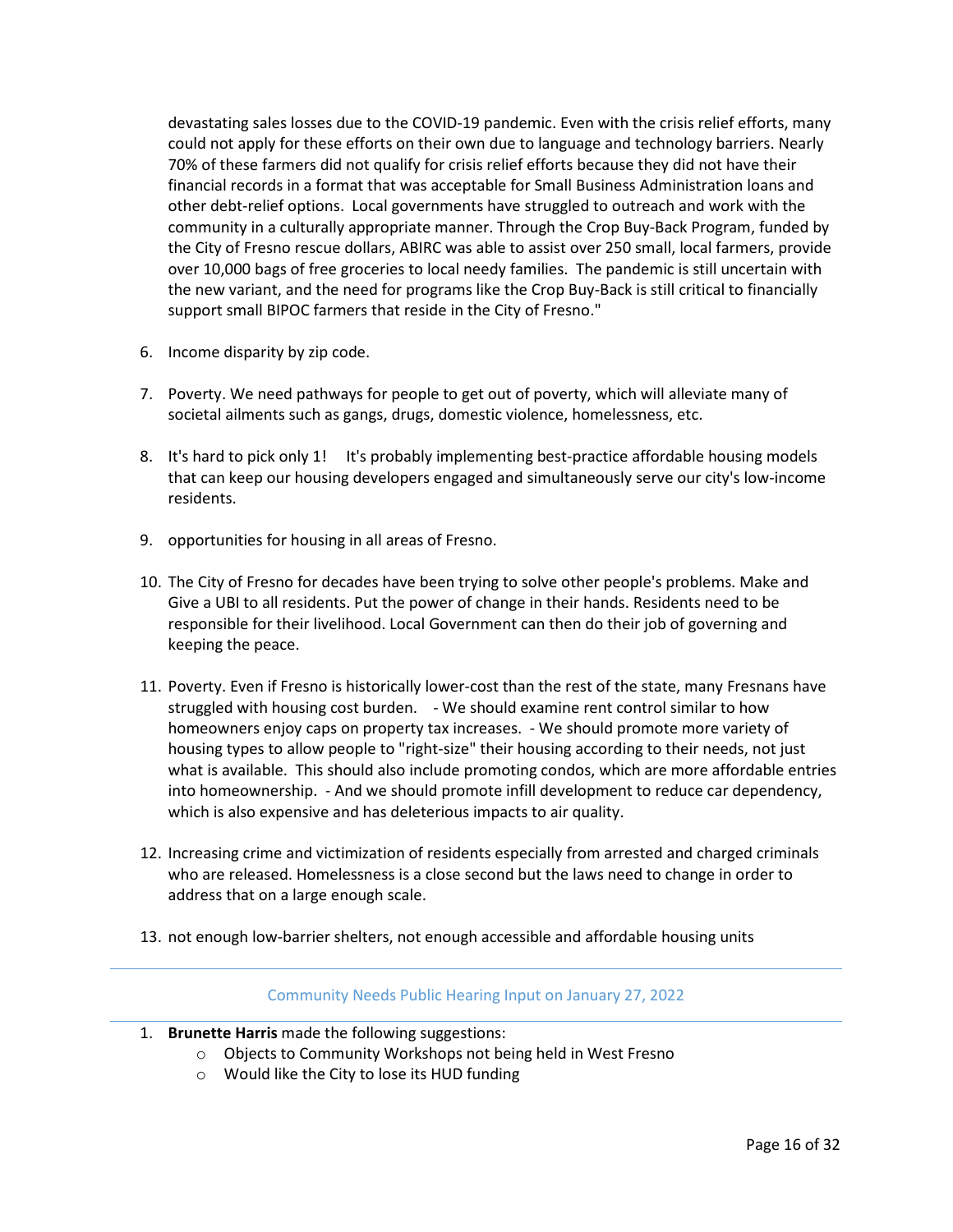- 2. **Robert McKloskey** made the following suggestions:
	- o Look at housing-first rapid rehousing instead of shelter and temporary housing programs to reduce costs and improve outcomes
	- o Use publically-financed low-income housing to eliminate for-profit developers from the process
	- o Consider using modular houses for permanent housing
- 3. **Ivanka Saunders** made the following requests:
	- o Wants funding for public housing with wrap-around services for extremely low-income people
	- o Hotel purchases are insufficient without services to assess needs
		- People need to be screened for Social Security benefits and CalWORKs eligibility
- 4. **Alexandra Alvarado** made the following requests:
	- $\circ$  Programs need to benefit those who were intended to be served. Follow up on implementation
	- o Wrap-around services are needed
	- o Low turnout in one of the Community Needs meetings. Need to increase turnout
- 5. **Lisa Flores** made the following suggestions:
	- o Reiterated the importance of outreach to West Fresno
	- o Recommends outdoor listening sessions
	- o Would like to see a safe lot for people living in their cars
- 6. **Brandi Nuse-Villegas** made the following suggestions:
	- o Would like Public Hearings to take place at 6 PM
	- o Anti-Displacement insight should be incorporated
	- o Affordable housing needs to be housing-first
	- o Housing protections to make sure renters remain in their homes
	- o Need more development in high opportunity areas
		- Near FAX routes and good schools
	- o Need Day Centers with wrap-around services
	- o Would like mobile medical services at shelters
	- $\circ$  Wants resource centers with training for employment and employment opportunities
	- o Does not want federal money to be used fund the police department
	- o Would like the City to better engage the unhoused to get input
	- o Wants Wifi to be available throughout the City at no cost
	- $\circ$  Would like better notification of the public of opportunities to comment
- 7. **Alexandros Acedo** made the following suggestions:
	- o Housing-first as a priority
	- $\circ$  Wants more programs for students and recreational opportunities for youth
	- o Would like schools to be used as community centers for outreach
- 8. **Desiree Martinez** made the following requests:
	- o Turnout was low in Community Needs meetings
	- o Wanted more time in breakout rooms during Community Needs meetings
	- o Would like to see Wifi at shelters and parks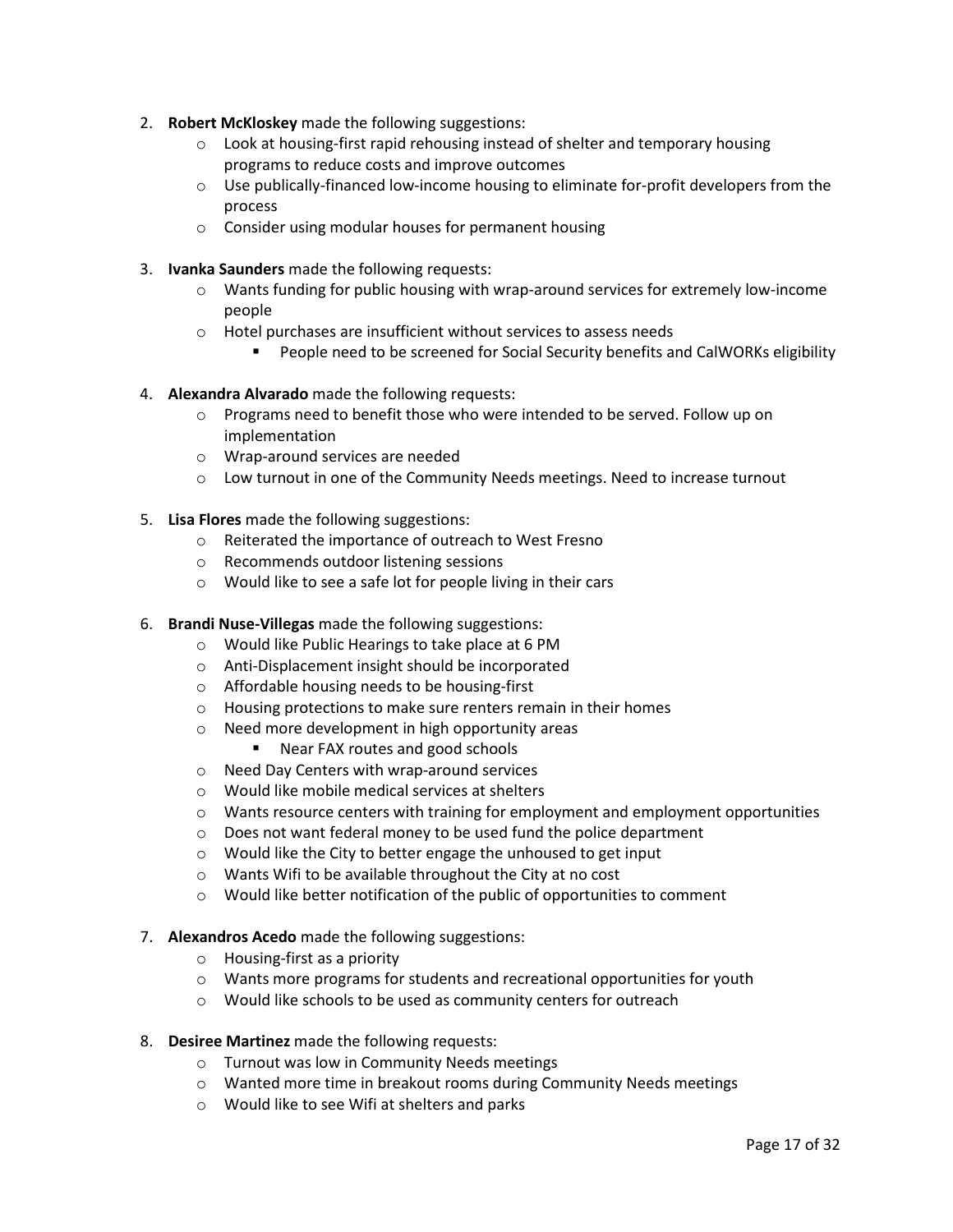- o Tiny homes are needed, and they can be placed at RV parks
- o Include wrap-around services in tiny home villages
- o Need permanent housing for temporary shelter residents
- 9. **Pedro Navarro-Cruz** made the following suggestions:
	- o Need additional youth programs throughout the City
	- o Would like more and improved first-time homebuyer programs without immigration restrictions
	- o Look at Central City Concern in Portland, Oregon as an example for providing vision, dental, and substance use services
	- o Need tiny homes
	- o Need better racial equity for people receiving help
- 10. **Pat Wilson** made the following request via email:
	- $\circ$  Very simply: combine the housing authorities' housing voucher program, or similar city rental assistance program if there is one, with the city's apartment inspection and code compliance efforts.

That way properties which need repairs can be matched with low income tenants who receive rental assistance, thereby assuring landlords of a guaranteed rental income which can be used to pay for repairs.

- 11. **W.S. Tait** made the following request via email:
	- o Homeless shelter, like say mini homes as seen at Fresno fair.
- 12. **Heather Halsey** made the following suggestions:
	- $\circ$  I'm writing on behalf of my 58-year-old unhoused friend, Charles. He has been sleeping mostly outdoors for the last 20 years and is now blind, which makes his situation exponentially more precarious. Every time I hear about a pedestrian getting hit by a car, I think of him.

He genuinely wants to find housing and asked me to help him apply in December. With the recent Project HomeKey shelters, I was hopeful that we would be able to find an option even if it was a short term shelter. I was shocked to find that he literally has no options and had to sleep on the streets during the rain and freezing temperatures that we had in December.

He is disqualified from staying at most shelters and all long-term housing through Fresno Housing, due to a lifetime sex offense on his record. To my knowledge, there is only one low barrier shelter that may accept him, which is the Golden State Triage Center — and with only 50 beds it is perpetually full.

Charles and the 2,400 individuals in Fresno with these offenses on their records need safe shelter options and a path to long term housing.

I believe it would go a long way in addressing the city's overall homelessness and crime if these individuals weren't disqualified from shelters and housing.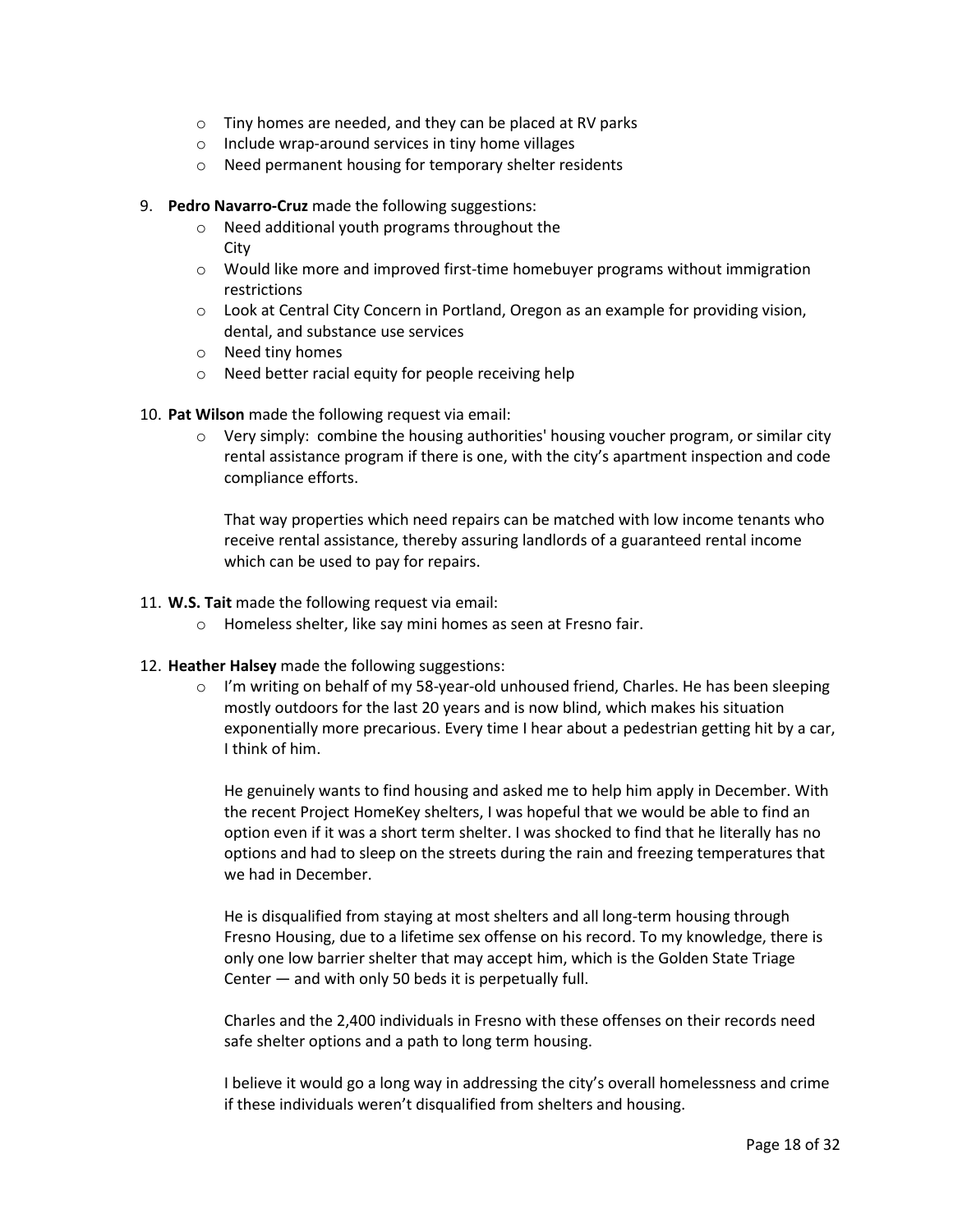Please include low barrier shelters and housing, specifically for those with these type of lifetime offenses on their records, in your annual action plan. So that Charles and those like him have a chance at survival.

- 13. **Stephen Sacks** made the following requests:
	- o People need a safe place before anything significant can be done to help. Destroying homeless encampments is not helpful. We need as a start, safe and secure campgrounds with facilities. If not, then we need big projects like turning the former VMC (UMC) into living quarters for the homeless.
	- $\circ$  Also, something needs to be done about housing costs. Many people need financial help to obtain housing or retain housing. Housing prices are too high for a large segment of Fresno's population. People need help!

Community Needs Workshop Participation Summary

# <span id="page-18-0"></span>Community Workshop #1 – January 19, 2022 at 11 AM

- Affordable Housing:
	- o Should be located in areas of high opportunity within the City
		- Along the FAX bus line
		- Not just in southwest Fresno
		- **Take median income and education levels into consideration with finding** location for affordable housing
	- o Housing should be focused on 30%-50% AMI and lower
	- $\circ$  Housing type should be available for people with disabilities including mental health issues
	- $\circ$  Homeless citizens to be able to use vouchers to lease tiny homes to get out of the shelters – this will also allow for newly homeless citizens a place to go to regroup
- Homeless and Homelessness Prevention:
	- $\circ$  Emergency shelters should be located in areas of high opportunity within the City
		- Along the FAX bus line
		- Not just in southwest Fresno
		- **Take median income and education levels into consideration with finding** location for affordable housing
	- $\circ$  Different types of shelters like cooling centers, warming centers, Day Centers should be provided
	- o More focus on case management for homeless participants
	- o More case workers should be provided at projects sponsored by the City
	- o More case workers at areas along the FAX bus line
	- o More case workers throughout the City; not just in southwest Fresno
	- o Onsite support services seem non-existent
	- o Over-populated with participants in shelters that stress the resources
	- $\circ$  Focus on certain areas of city not targeted the entire community
	- $\circ$  Listen to advocate groups supporting homeless citizens and apply their feedback to services and programs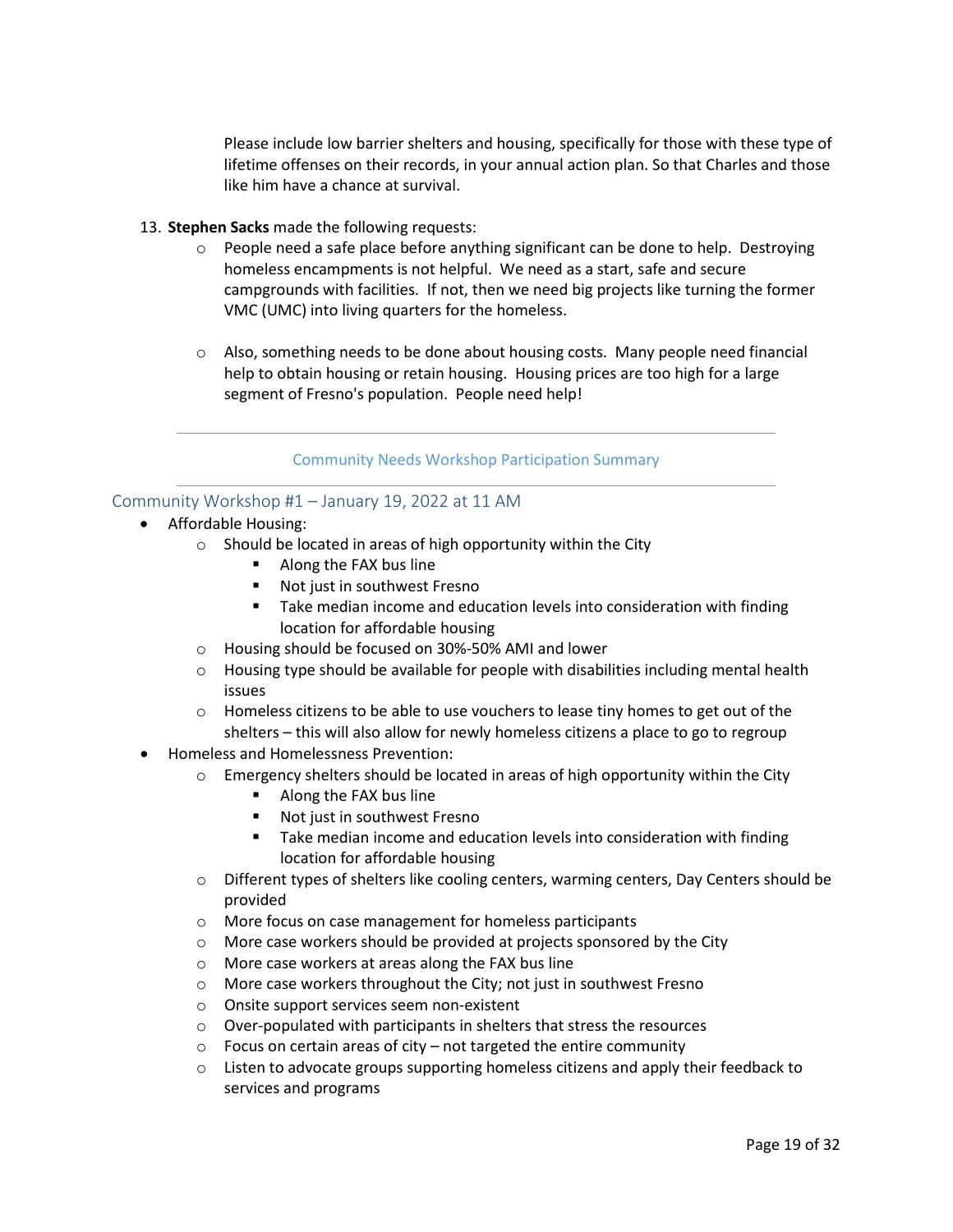- $\circ$  Type of shelters: separate from single and couples, separate for addicts who are in low barrier shelters, separate domestic violence individuals to minimize human trafficking incidents
- $\circ$  Locations of shelters in the community to minimize homeless citizens to fall back in their negative environment
- $\circ$  Location to move the juvenile homeless shelter to a more positive environment.

# <span id="page-19-0"></span>Community Workshop #2 – January 20, 2022 at 6:30 PM

- Affordable Housing:
	- o Fresno has the second-highest rent rates
	- o High slum housing areas that target low-income families
	- $\circ$  Qualifications to get into affordable housing need to be more transparent to the community
	- o Low-barrier entry for people who have an eviction in their history
		- **EXICT** Evictions make people ineligible for HUD programs for 7 years
	- o Rent stabilization needed
	- o How is this program meeting housing goals of housing element?
	- $\circ$  Housing first is the thinking; provide more stable and permanent homeless housing
	- $\circ$  Housing for very low income in high opportunity areas for both housing and shelters
	- o Need low-barrier entry services
- Homeless and Homelessness Prevention:
	- $\circ$  Shelters separate single mothers with children 5-17 years old need full family shelters
	- o Shelters not available for families they often get separated
- Other:
	- o Not happy with ARPA money going to police

## <span id="page-19-1"></span>Community Workshop #3 – January 24, 2022 at 6:30 PM

- Affordable Housing:
	- o Stop spending money to buy land on Parkway
		- Using CEQA exemption violates environmental justice rights
	- o Rent control needed
- Homeless and Homeless Prevention:
	- o Shelters are disrespectful to individuals using them
		- Walking in on people without knocking
		- **Stealing medication**
	- o Shelters and housing need to be available in all areas of the City of Fresno
		- Need to be in safe areas, close to FAX
	- o Motel investments are a showboat of doing something but not really

#### <span id="page-19-2"></span>Community Workshop #4 – January 25, 2022 at 11 AM

- Affordable Housing:
	- $\circ$  Greatest need is to stabilize the homeless population; provide permanent housing provide affordable housing
	- o For every emergency shelter, 4-5 permanent housing options are needed
	- o Rent control must be put in place. Rental prices are not affordable as is
	- o Shelter is a band-aid; permanent affordable housing is a priority
	- o Tiny home villages are needed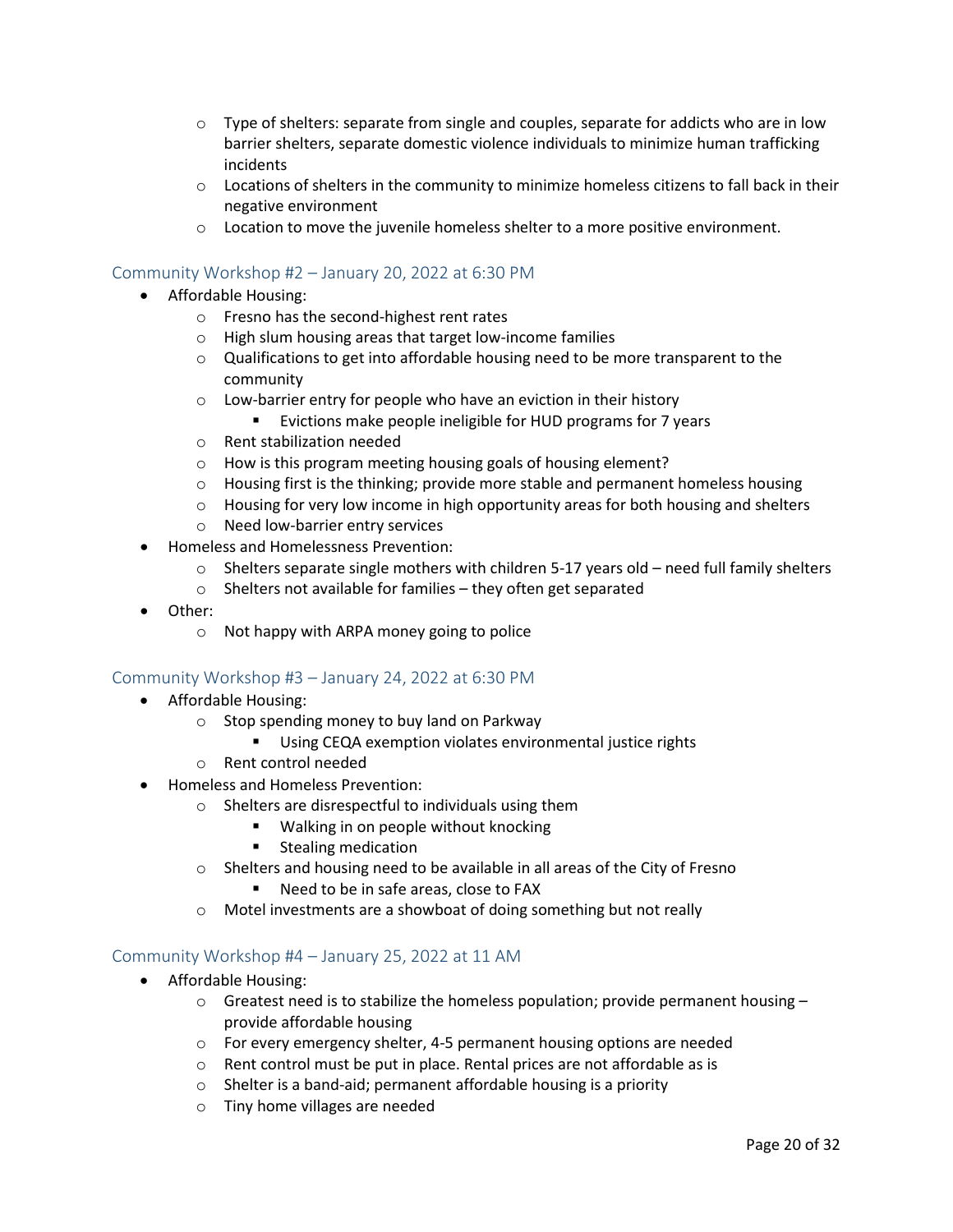- o High opportunity housing is needed. People should be able to choose what neighborhood they live in
- $\circ$  Tulare, California is building prefab units that are working out very well as housing communities
- $\circ$  Combine a tiny home village with the new pet shelter. The homeless would benefit from an opportunity to help feed and care for the animals. Both the animals and the individuals would benefit from the connection
- o Use existing vacant buildings for immediate housing options
- o Put tiny homes on vacant pads in mobile home parks
- o Need more permanent housing current model is transitional
- $\circ$  Public sector units stretched too thin Public Works should build units too much money skimmed off the top in current system
- o Affordable housing not available; nothing is affordable enough
- o Low-income housing should not be more than 30% of a person's income
- o Convert shelters to permanent housing
- o Gap financing for the motel conversion projects currently underway
- o Carve out housing for undocumented and immigrant populations
- Homeless and Homelessness Prevention:
	- $\circ$  Demographics being left behind: elderly, mentally ill, individuals that are hard to house, and those fleeing domestic violence situations
	- o Research whether people are being charged to stay in shelters
	- o Parks for kids in the shelter and housing settings are needed
	- $\circ$  Build safe camps with clean water and sanitation areas for bathing and cleaning
	- o Continuum of Care not working well
	- o Support housing first
	- o Security is an issue
	- o People need to take advantage of the Rental Assistance Program there's still money available
	- o Need to increase number of beds at youth shelters
	- o Homeless people need an address to send mail to
	- o Tenant based rental assistance
	- o Prevent rental evictions
	- o Provide funding for rent
	- $\circ$  Foster youth and youth with medical issues cannot find a place to live focus on them

<span id="page-20-0"></span>Summary of Any Comments or Recommendations Not Accepted and Reasons Why The City accepted all comments.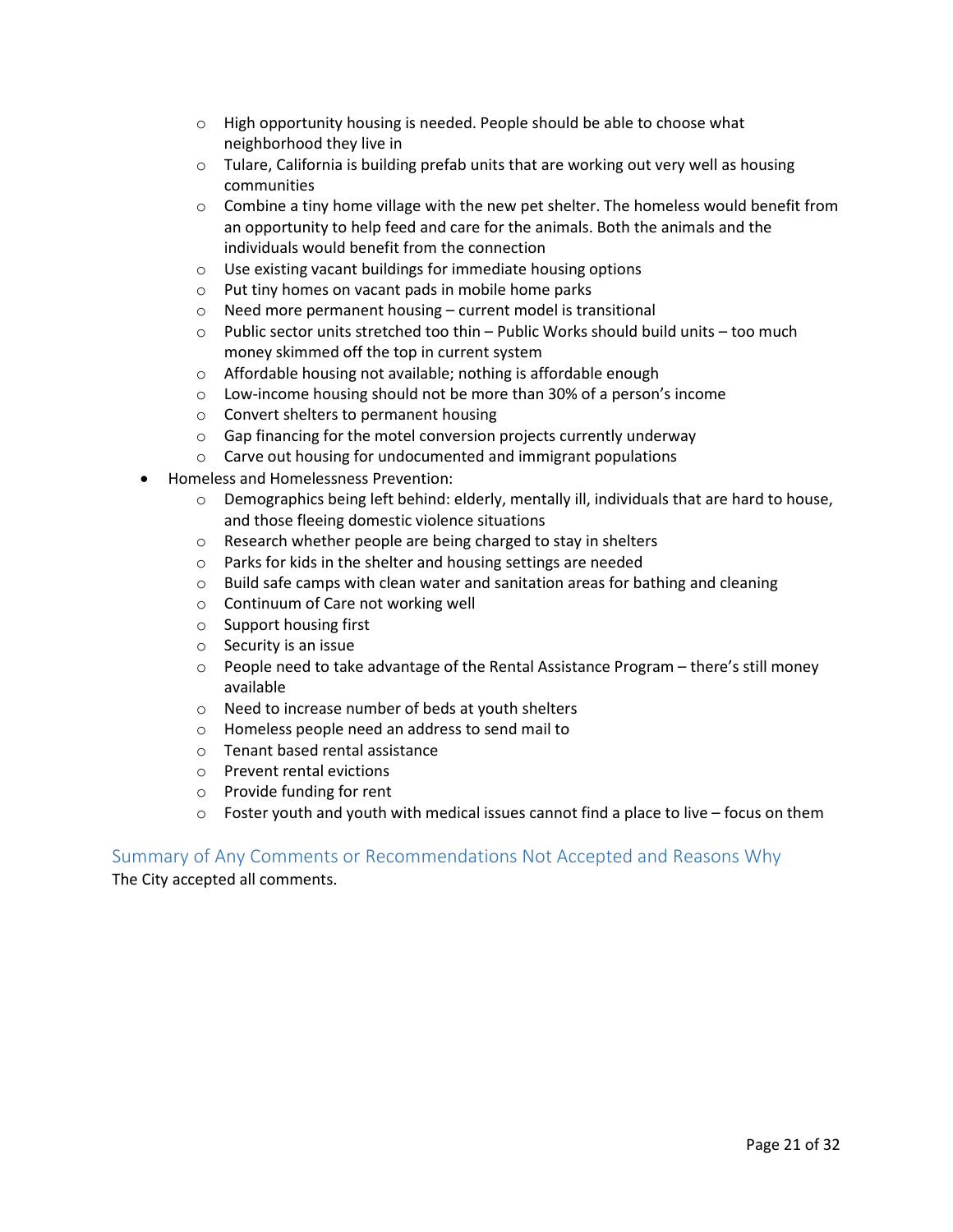# <span id="page-21-0"></span>Needs Assessment and Gap Analysis

*The City must evaluate the size and demographic composition of qualifying populations within its boundaries and assess the unmet needs of those populations. In addition, the City must identify any gaps within its current shelter and housing inventory as well as the service delivery system. The City should use current data, including point in time count, housing inventory count, or other data available through the Fresno-Madera Continuum of Care, and consultations with service providers to quantify the individuals and families in the qualifying populations and their need for additional housing, shelter, or services.*

To gain a better understanding of the need in the community, the City evaluated the number of beds that are set aside for people experiencing homelessness. The data from the Fresno Housing Authority's Housing Inventory Count from 2020 provides the most recent detailed reporting on those numbers. The Count demonstrates that approximately 2,800 beds are needed to meet the demand throughout the city. There are currently 220 beds available for families, but the need is 547 beds – resulting in a gap of 327 beds. Further, beds for adults without children are only 628 while the need is 3,089 – resulting in a 3,089-bed gap. The homeless population data for veterans and survivors of domestic violence are also reflected in the family and adult-only homeless population data. Over the course of the City's consultation process, it became evident that expansion of temporary housing opportunities is necessary for domestic violence survivors, and more intensive wrap-around services are needed to connect veterans with housing and other services for which they are eligible.

| <b>Gap Analysis of Shelters and People Being Served1</b> |                          |                       |                     |                            |                    |      |                  |                     |                     |
|----------------------------------------------------------|--------------------------|-----------------------|---------------------|----------------------------|--------------------|------|------------------|---------------------|---------------------|
|                                                          | <b>Current Inventory</b> |                       |                     | <b>Homeless Population</b> |                    |      |                  | <b>Gap Analysis</b> |                     |
|                                                          | <b>Families</b>          | <b>Adults</b><br>Only | Vets                | Family<br>HH (at           | Adult<br><b>HH</b> |      | <b>Survivors</b> | <b>Families</b>     | Adults<br>Only      |
|                                                          | # of Beds                | # of<br><b>Beds</b>   | # of<br><b>Beds</b> | least 1<br>child)          | (w/o)<br>child)    | Vets | of DV            | # of<br><b>Beds</b> | # of<br><b>Beds</b> |
| <b>Emergency Shelter</b>                                 | $\overline{4}$           | 12                    | 41                  |                            |                    |      |                  |                     |                     |
| <b>Transitional Housing</b>                              | 8                        | 12                    | 60                  |                            |                    |      |                  |                     |                     |
| <b>Permanent Supportive</b><br><b>Housing</b>            | 208                      | 604                   | 583                 |                            |                    |      |                  |                     |                     |
| <b>Other Permanent</b><br><b>Housing</b>                 | $\mathbf 0$              | $\mathbf 0$           | 44                  |                            |                    |      |                  |                     |                     |
| <b>Sheltered Homes</b>                                   |                          |                       |                     | 464                        | 491                | 69   | 95               |                     |                     |
| <b>Unsheltered Homes</b>                                 |                          |                       |                     | 83                         | 2,598              | 166  | 166              |                     |                     |
| <b>Current Gap</b>                                       |                          |                       |                     |                            |                    |      |                  | 327                 | 2,461               |

#### *Table 2 - Gap Analysis of Shelters and People Being Served*

<span id="page-21-1"></span> <sup>1</sup> Fresno Madera Continuum of Care On Homelessness. (2020). *Fresno 2020 Housing Inventory Count*.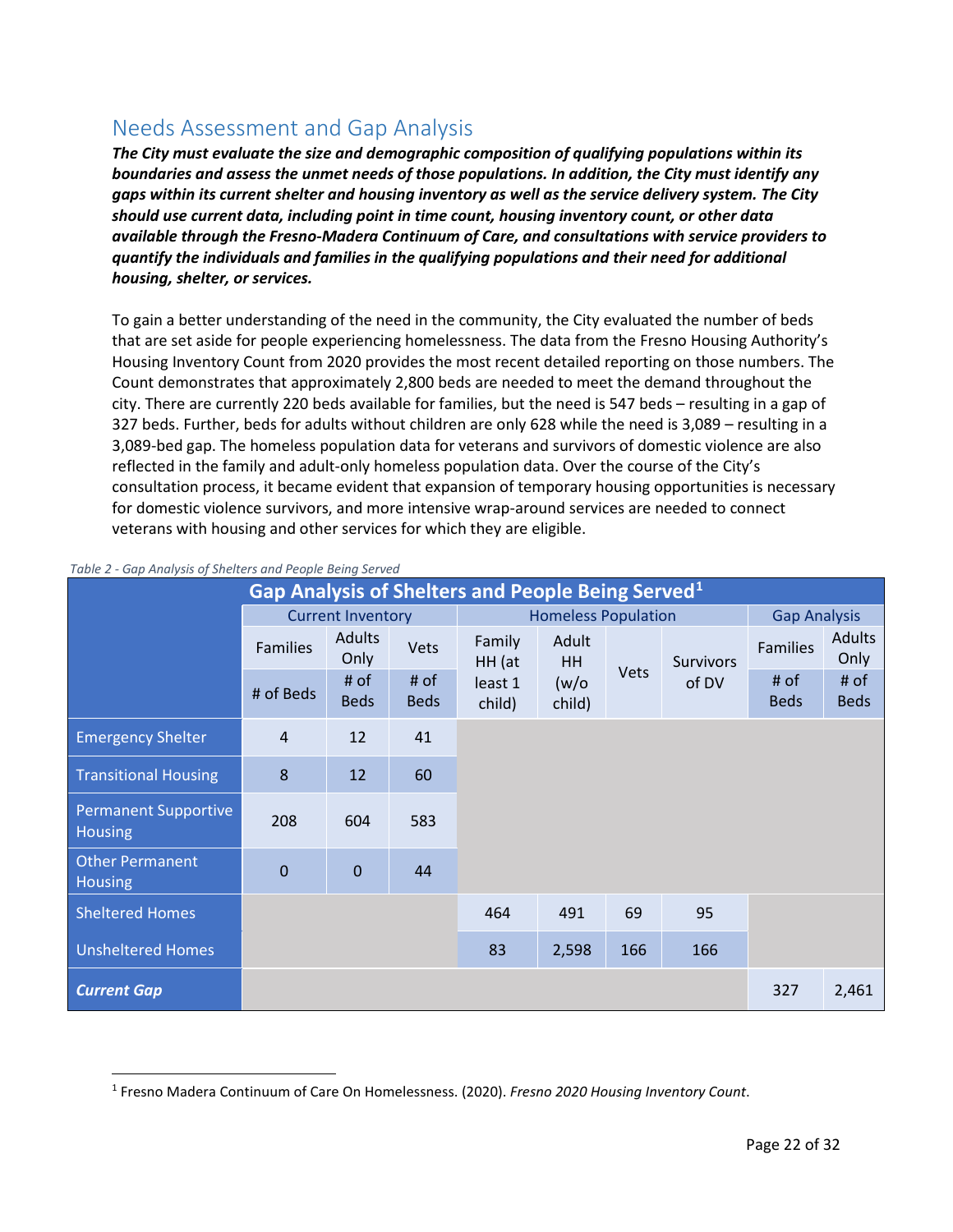# *Describe the size and demographic composition of qualifying populations within the City's boundaries:*

There are currently more than 3,900 people experiencing homelessness in the City of Fresno according to the [2](#page-22-0)020 Fresno-Madera Continuum of Care Point in Time Count<sup>2</sup>. Of those, there are 163 families that include at least one child, 2,873 families without children, and five children who are experiencing homelessness without a parent or guardian.

Further, nearly 64% of people experiencing homelessness identified as male, approximately 35% identify as female, 0.38% identify and transgender (the data does not specify whether the person identifies as transman or transwoman), and 0.33% identify as gender non-conforming.





The racial composition of people experiencing homelessness broke down as white (58.94%), black or African-American (18.37%), multiple races (10.38%), American Indian or Alaska Native (9.53%), Asian (1.76%), and Native Hawaiian or other Pacific Islander (1.02%). One thousand eight hundred ninety-eight (1,898) of the people counted identified as ethnically Hispanic/Latino compared to 1,743 who identified as non-Hispanic/non-Latino.

<span id="page-22-0"></span> <sup>2</sup> Fresno Madera Continuum of Care. (2020). *2020 Point-in-Time Count CA-514 Fresno City & County/Madera County CoC*.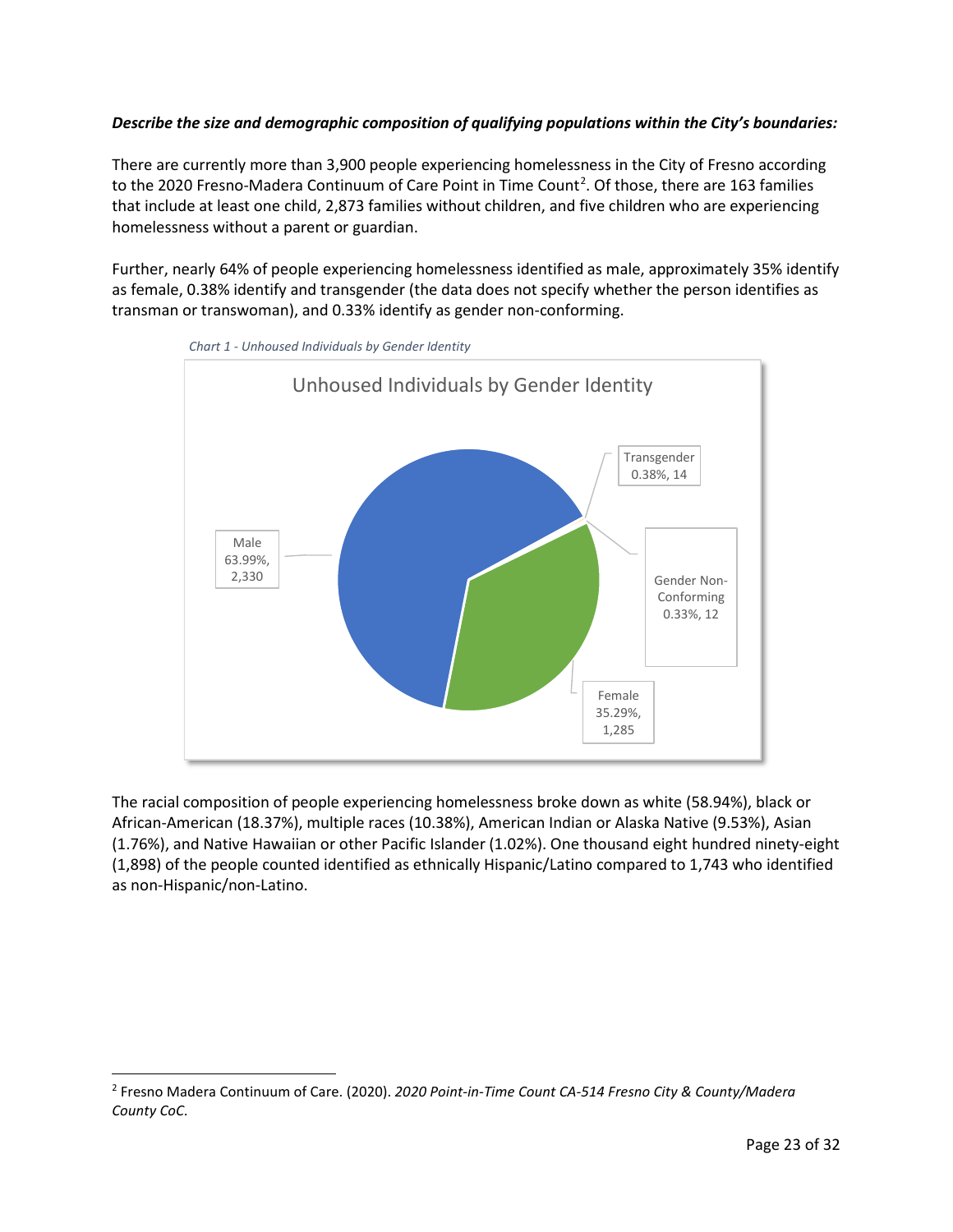

*Chart 2 – Racial Composition of People Experiencing Homelessness*

*Chart 3 - Ethnicity of People Experiencing Homelessness*



In 2020, there were a total of 261 people fleeing, or attempting to flee, domestic violence, dating violence, sexual assault, stalking, or human trafficking. Of those 261 people, 166 were unsheltered and 95 were sheltered. According to the Marjaree Mason Center, of the 5,851 adults and children it served in 2021, 53% identified as Hispanic, 18% identified as Caucasian, and 13% identified as African American.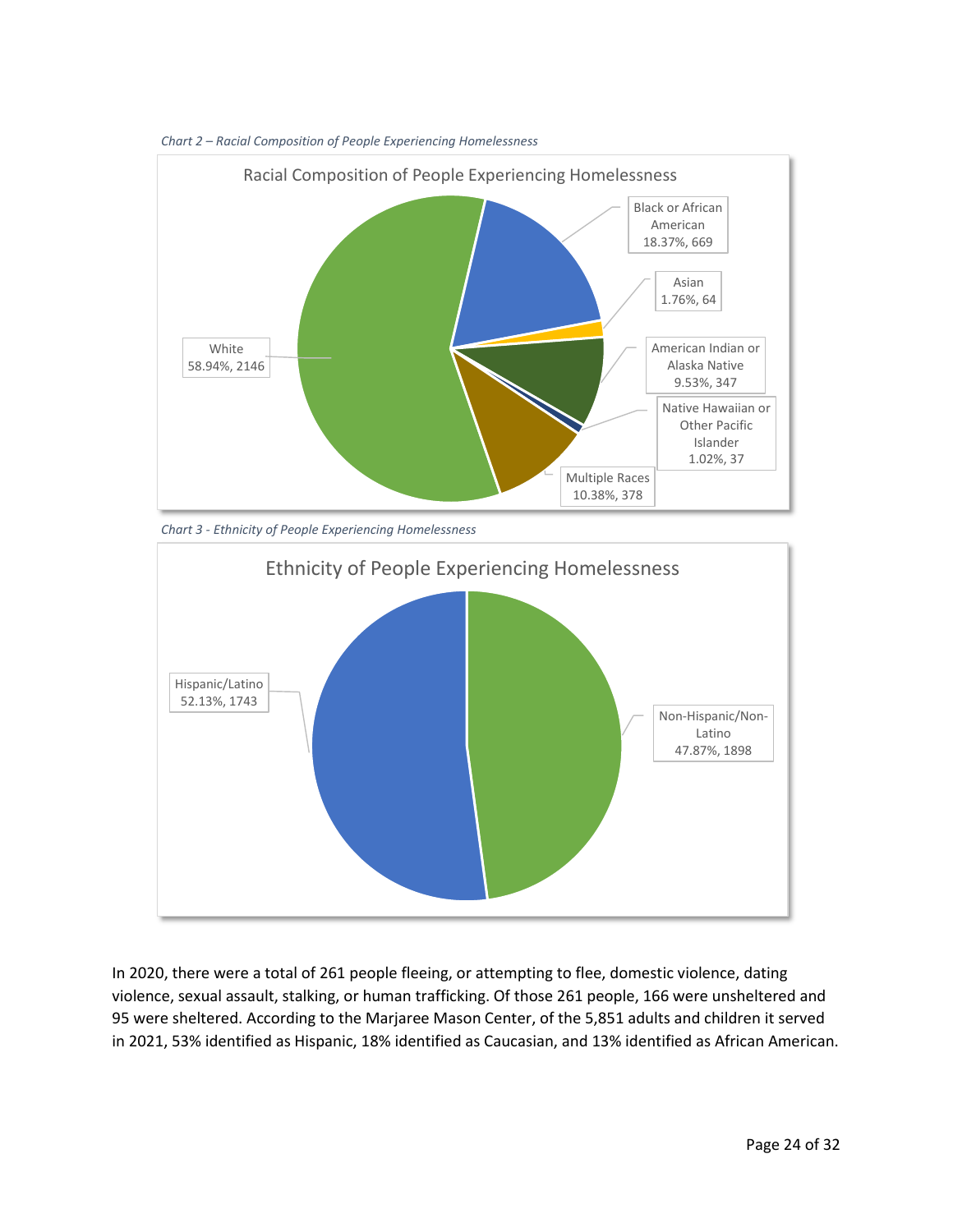Sixty-eight percent (68%) of its clients reported having no income of their own, and, of the clients who did report having income, 6[3](#page-24-0)% reported making less than \$15,000 per year<sup>3</sup>.

This corroborates information the City received during the consultation process that expansion of shelters for this qualifying population is needed in the community.

People who are greatest risk of becoming homeless in Fresno were identified through the City's Emergency Rental Assistance Program (ERAP) which received more than 32,000 applications through March 14, 2022. Thirty-seven percent (37%) of applicants identified as white, 26.83% declined to identify a particular race, 19.25% identified as African-American, 8.83% identified as being multi-racial, 4.28% identify as Asian, 2.28% identified as American Indian, and 0.76% identified as Pacific Islander.

# *Describe the unmet housing and service needs of qualifying populations, including but not limited to:*

- *Sheltered and unsheltered homeless populations;*
- *Those currently housed populations at risk of homelessness;*
- *Other families requiring services or housing assistance or to prevent homelessness; and*
- *Those at greatest risk of housing instability or in unstable housing situations:*

In Fresno, there are more than 1,500 beds available to families and individuals; however, to have enough beds to meet the need in the community, the City will need to increase capacity by more than 247%. The type of housing opportunities need to increase in flexibility as well; community members identified the need to house families with as many as 10 people, for safe spaces for members of the LGBTQIA community, and for increased units available for people with access and functional needs. In addition to adding more beds, community members and organizations identified the need of wraparound supportive services including access to mental health resources, substance abuse treatment, and intensive case management as their top priorities.

Additional aid to assist with rent or mortgage payments was also a significant concern for Fresno residents. Among the ten California cities listed in February 2022 data provided by Zumper, a real estate listing website, Fresno has the third highest year-over-year percentage increase for two-bedroom units (15.3%) and the third largest year-over-year percentage increase for one-bedroom units (17.8%). These are significant increases when we take into consideration that 23.5% of Fresno renters pay between 30%-50% of their income toward rent, and 30.1% of Fresno renters pay in excess of 50% of their income toward rent<sup>[4](#page-24-1)</sup>. The concern about not being able to make rent is realized by individuals throughout the City as evidenced by the data available from the City's Emergency Rental Assistance Program which saw 17.22% of its applications from Council District 1, 11.06% of its applications from Council District 2, 15.37% of its applications from Council District 3, 21.54% of its applications from Council District 4, 10.75% of its applications from Council District 5, 7.97% of its applications from Council District 6, and 16.09% of its applications from Council District 7.

The Housing Needs Inventory and Gap Analysis table with data from the 2014-2018 Comprehensive Housing Affordability Strategy (CHAS) report for the City, shows that the City needs to increase its

<span id="page-24-0"></span><sup>&</sup>lt;sup>3</sup> Data part of an email sent by Nicole Linder on behalf of Marjaree Mason Center

<span id="page-24-1"></span><sup>4</sup> Andrews, J. (2022, April 12). *Zumper National Rent Report*. The Zumper Blog. https://www.zumper.com/blog/rental-price-data/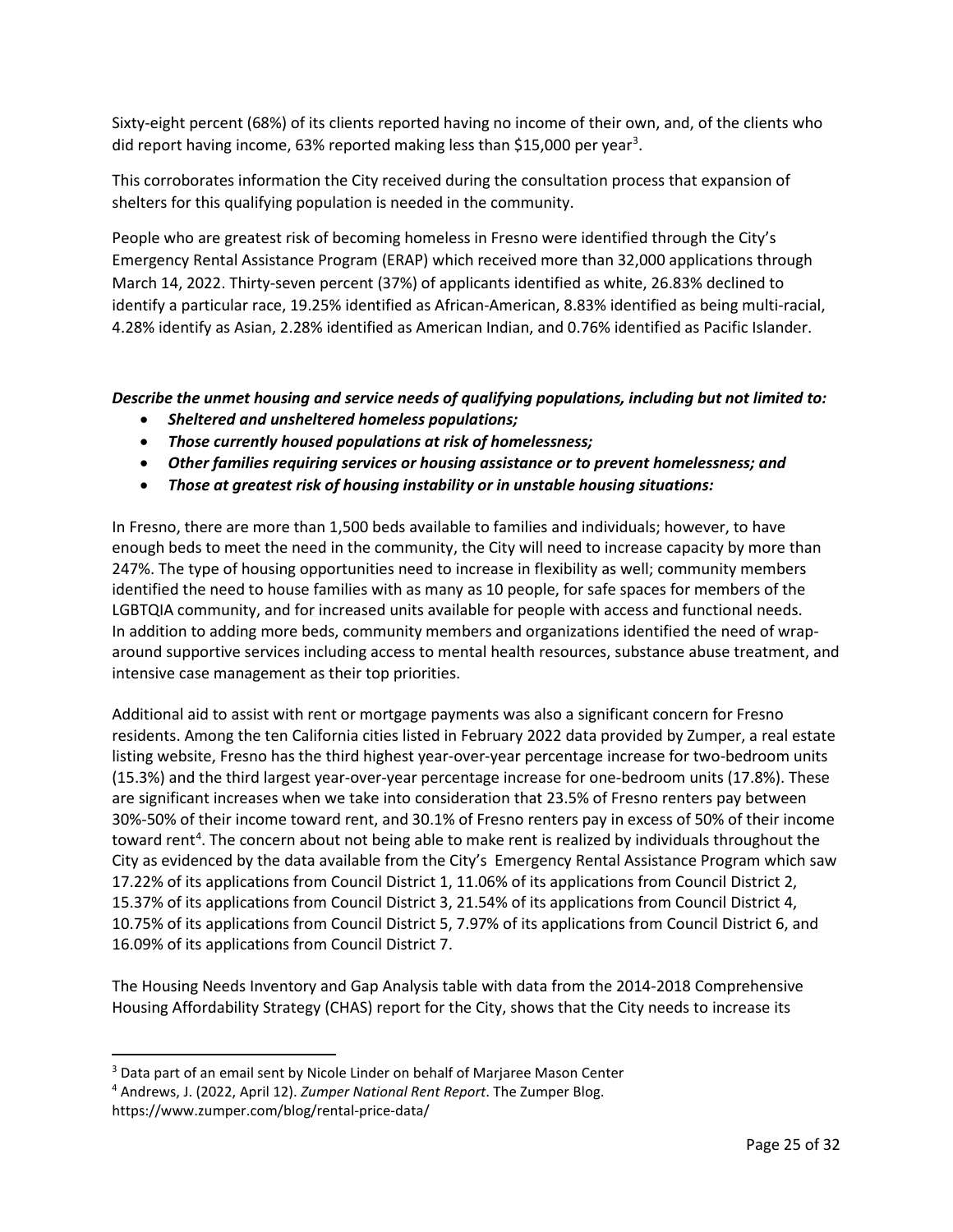affordable housing availability by more than 2,900 units. Although the CHAS data is the most recent data available to the City, it is likely that the need has grown since 2018 due to recent economic events.

| Non-Homeless <sup>5</sup>            |                          |                      |                     |  |  |
|--------------------------------------|--------------------------|----------------------|---------------------|--|--|
|                                      | <b>Current Inventory</b> | <b>Level of Need</b> | <b>Gap Analysis</b> |  |  |
|                                      | # of Units               | # of Households      | # of Households     |  |  |
| <b>Total Rental Units</b>            | 38,855                   | 41,775               |                     |  |  |
| <b>Rental Units Affordable to HH</b> |                          |                      |                     |  |  |
| at 30% AMI (At-Risk                  | 22,270                   |                      |                     |  |  |
| Homelessness)                        |                          |                      |                     |  |  |
| <b>Rental Units Affordable to HH</b> | 16,585                   |                      |                     |  |  |
| at 50% AMI (Other Populations)       |                          |                      |                     |  |  |
| 0%-30% AMI Renter HH w/ 1 or         |                          |                      |                     |  |  |
| more severe housing problems         |                          | 22,280               |                     |  |  |
| (At-Risk of Homelessness)            |                          |                      |                     |  |  |
| 30%-50% AMI Renter HH w/ 1           |                          |                      |                     |  |  |
| or more severe housing               |                          | 19,495               |                     |  |  |
| problems (Other Populations)         |                          |                      |                     |  |  |
| <b>Current Gaps</b>                  |                          |                      | 2,920               |  |  |

#### *Table 3 - Housing Needs Inventory and Gap Analysis*

# *Identify and consider the current resources available to assist qualifying populations, including congregate and non-congregate shelter units, supportive services, TBRA, and affordable and permanent supportive rental housing:*

The City currently has 55 congregate and non-congregate shelters. The City has invested over \$13 million in Emergency Solutions Grant-Coronavirus (ESG-CV), Community Development Block Grant-Coronavirus (CDBG-CV), and state Homeless Housing Assistance and Prevention (HHAP) funding for operation and supportive services expenses at multiple non-congregate shelters in the City. The City plans to further invest an additional \$6.2 million in future HHAP allocations to shelter operations. Furthermore, the City applied for state Homekey funds for the acquisition, conversion, and operations of four motels to be used as non-congregate shelters and eventually converted to affordable housing.

The City is also a recipient of the state Encampment Resolution Funding grant that provides funds for outreach and shelter services to an identified encampment within downtown Fresno. The City is also applying for state Family Homelessness Challenge grant funding that would provide funding to shelter homeless families, specifically. If awarded, the City will fund 19 units to shelter families experiencing homelessness to ensure their experience is brief and one-time.

In addition, the City has invested \$5.1 million in HOME and CDBG funds to support the development of multi-family units for low- and moderate-income people and elderly residents that are currently underway. Through FCTC Family, LP, the City is developing a senior housing project which will culminate in 180 units. The City has also supported the Fresno Housing Authority's Monarch at Chinatown Project

<span id="page-25-0"></span> <sup>5</sup> *Consolidated Planning/CHAS Data | HUD USER*. (n.d.). OFFICE OF POLICY DEVELOPMENT AND RESEARCH (PD&R). Retrieved April 19, 2022, from https://www.huduser.gov/portal/datasets/cp.html#2006-2017\_query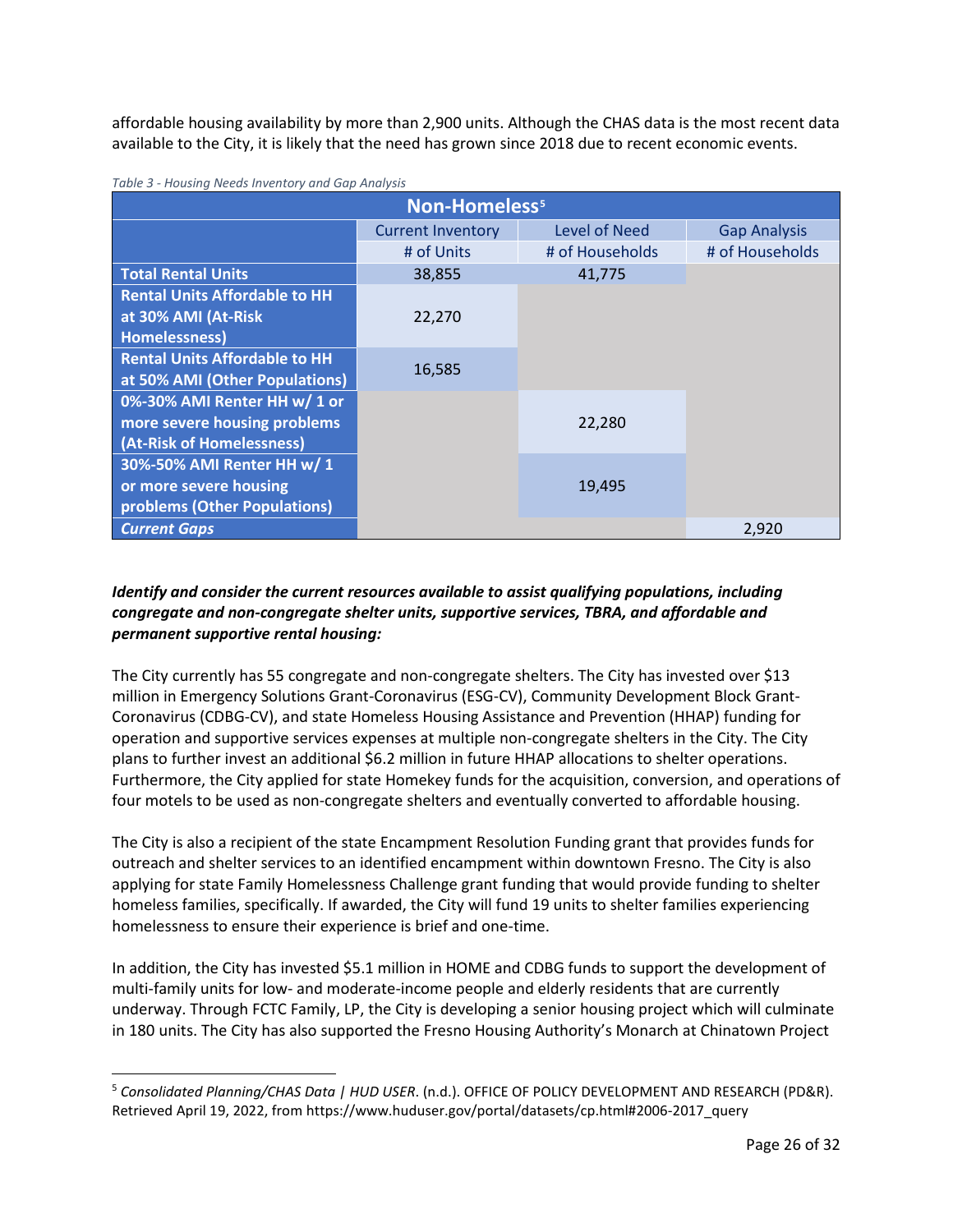that is anticipated to add 57 multi-family housing units to the City's resources. The City plans to use an additional \$8.4 million in HOME funds in support of affordable multi-family housing development and has allocated \$13.2 million in ARPA funds for the development of affordable housing, a portion of which will be used specifically for multi-family development.

The City will also use multiple state and local resources for the development of affordable multi-family housing. The City has allocated \$2.48 million in state Permanent Local Housing Allocation (PLHA) funds, \$2.5 million in state Local Housing Trust Funds, and \$5.5 million in City general funds for the development of affordable multi-family housing.

The City also uses its other annual entitlement funding from HUD to provide services to homeless individuals or individuals at risk of homelessness. In 2021, WestCare California, Inc. was awarded a grant for Emergency Solutions Grant (ESG) funds to provide 12 individuals with homelessness prevention services, 50 individuals with rapid rehousing assistance, and 62 individuals with case management services. It was also awarded Housing Opportunities for Persons with AIDS/HIV (HOPWA) funds for it's the Living Room program. The program provides short-term rental and mortgage assistance, tenantbased rental assistance, rapid re-housing, supportive services, and housing information to people who are experiencing, or at risk of experiencing, homelessness who are affected by HIV/AIDS.

Poverello House was awarded ESG funds to provide up to one year of direct case management and rental support for people experiencing homelessness in the City. The program supports security deposits, pays for costs associated with utilities arrears, and provides direct rental support. They also employ case managers to work with individuals to develop a plan to sustain housing beyond its program's support. Poverello also connects people who are experiencing homelessness with navigation services and shelter through its Homeless Outreach Progressive Engagement (HOPE) Team.

The City also works with the Marjaree Mason Center to provide emergency shelter and services to adults and their children who are experiencing homelessness because of domestic violence. Marjaree Mason Center provides a crisis hotline which is available 24/7, crisis response, emergency shelter and expenses related to emergency shelter support services (e.g. food, mental health support, case management).

The City has also used a portion of prior HOME funds for a TBRA program provided by the Fresno Housing Authority. Additionally, the City has allocated \$1 million in ARPA funds to develop a land lord incentive program for housing voucher program participants.

# *Identify any gaps within the current shelter and housing inventory as well as the service delivery system:*

There are approximately 327 fewer beds than are needed for families experiencing homelessness. The shortage for adults without children is far greater at 2,461 beds needed. Seventy-nine (79) units are currently being developed in the City for families.

While more beds are desperately needed, providing additional assistance to mitigate the effect of increased rental prices was a top priority identified by members of the community. The City has identified that it needs at least 2,920 of additional rental units to meet demand. To address that issue, the City is proposing that the bulk of the HOME-ARP funds be allocated toward the development of affordable housing.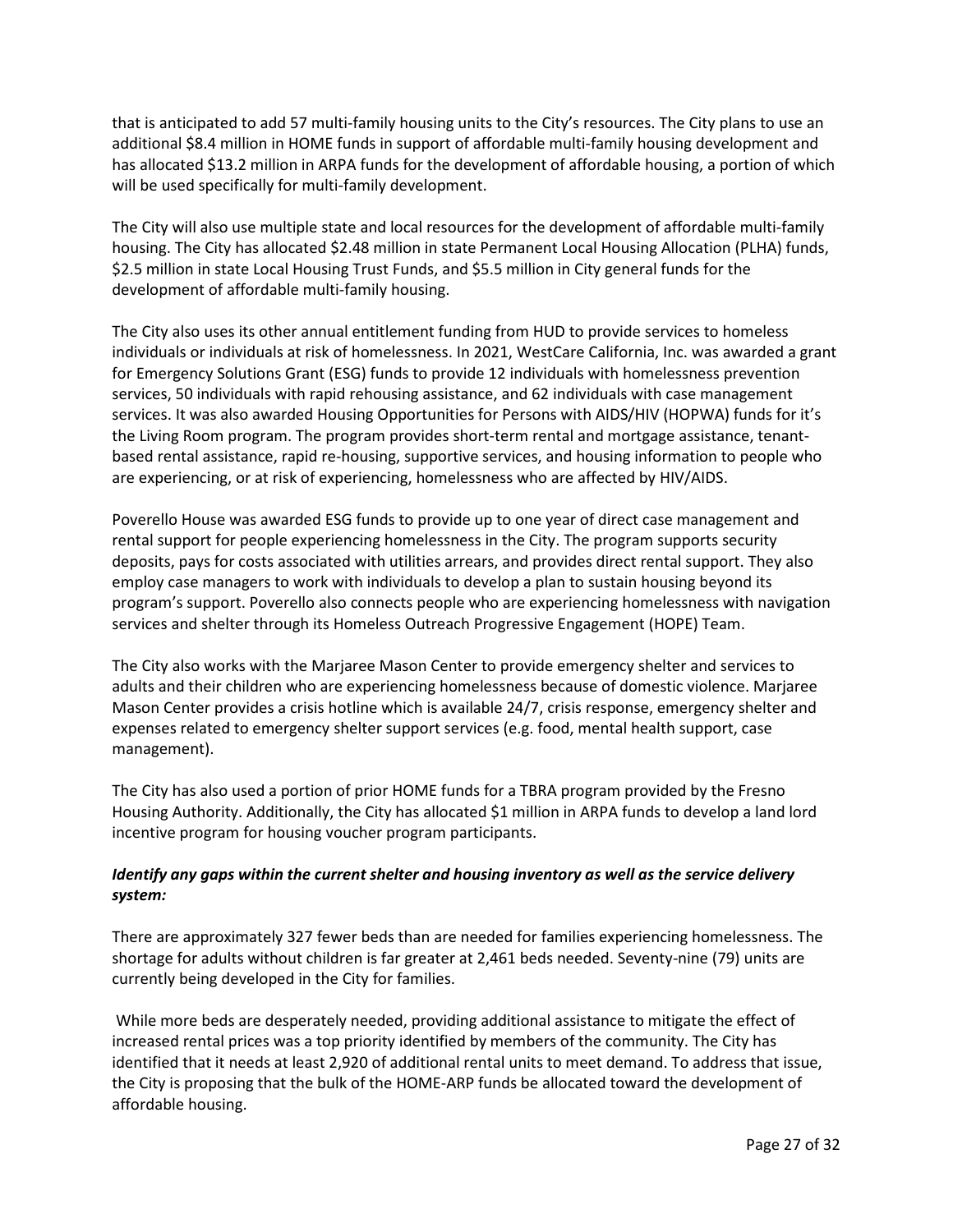This need is supported by the level of demand the City has had on its Emergency Rental Assistance Program. Through March 14, 2022, the City received more than 32,000 applications for relief, and while efforts to fulfill those requests have been substantial, 11.8% of eligible applications have been funded.

Further, the need for wrap-around services was identified as a gap in the system. Specifically, providing mental health treatment, substance abuse treatment, and intensive case management to help stabilize housing situations for people who are experiencing, or at risk of experiencing, homelessness was voiced as a top concern for residents and was identified as a gap by multiple service providers and agencies that were consulted.

# *Identify the characteristics of housing associated with instability and an increased risk of homelessness if the City will include such conditions in its definition of "other populations" as established in the HOME-ARP Notice:*

For many low- and moderate-income households in Fresno, finding and maintaining suitable housing at an affordable cost is a challenge. Comprehensive Housing Affordability Strategy (CHAS) data is a special tabulation of the U.S. Census Bureau's American Community Survey (ACS) that is largely not available through standard Census products. This special dataset provides counts of the number of households that fit certain combinations of HUD-specified housing needs, HUD-defined income limits (primarily 30, 50, and 80% of HAMFI), and household types of particular interest to planners and policy makers.

To assess affordability and other types of housing needs, HUD defines four housing problems:

1. Cost burden: A household has a cost burden if its monthly housing costs (including mortgage payments, property taxes, insurance, and utilities for owners and rent and utilities for renters) exceed 30% of monthly income.

2. Overcrowding: A household is overcrowded if there is more than 1 person per room, not including kitchens and bathrooms.

3. Lack of complete kitchen facilities: A household lacks complete kitchen facilities if it lacks one or more of the following: cooking facilities, refrigerator, or a sink with piped water.

4. Lack of complete plumbing facilities: A household lacks complete plumbing facilities if it lacks one or more of the following: hot and cold piped water, a flush toilet, or a bathtub or shower. HUD also defines four severe housing problems, including a severe cost burden (more than 50% of monthly household income is spent on housing costs), severe overcrowding (more than 1.5 people per room, not including kitchens or bathrooms), lack of complete kitchen facilities (as described above), and lack of complete plumbing facilities (as described above).

While affordability is the primary issue facing low- and moderate-income residents in Fresno, overcrowding and substandard housing also affect these households. Fourteen percent (14%) of households with a housing problem (9,465 households) experience overcrowding. In addition, 5% (or 3,430 households) experience severe overcrowding and 2% (1,429 households) lack complete plumbing or kitchen facilities. Another 3% of households are identified as having zero or negative income. Housing problems not related to affordability affect nearly a quarter (24%) of all households with housing problems in Fresno. Other known housing problems outside of HUD-defined housing problems include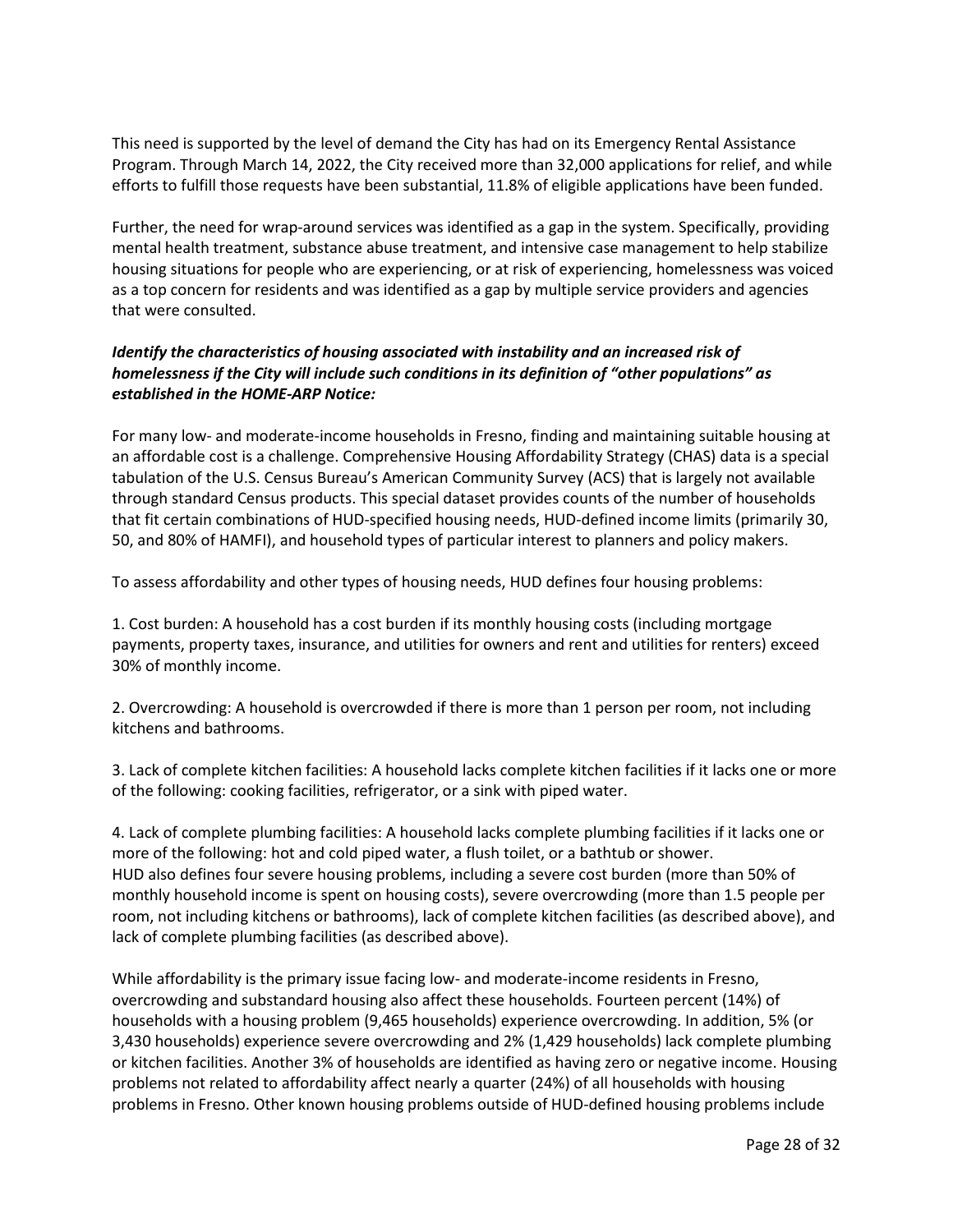blight and limited economic viability of neighborhoods (e.g. the co-location of affordable housing with employment centers and proximity to fresh food sources and other retail and service opportunities).

## *Identify priority needs for qualifying populations:*

Community members expressed to the City the need for additional affordable housing units; intensive case management with access to mental health services, substance abuse treatment, and physical health services; and housing units that focus on increasing accessibility for people with access and functional needs.

# *Explain how the level of need and gaps in its shelter and housing inventory and service delivery system based on the data presented in the plan were determined:*

The City used information from the Fresno-Madera Continuum of Care to determine the current shelter inventory. It referenced that information against the most recent Point-In-Time count to determine the gaps in services for shelter. The City also consulted various community-based organizations to verify the services they provide throughout the City; those, combined with the services that have been financed through the City with ESG, HOME, and HOPWA funds, served to inform the City's capacity to provide supportive services.

# <span id="page-28-0"></span>HOME-ARP Activities

# *Describe the method for soliciting applications for funding and/or selecting developers, service providers, subrecipients and/or contractors and whether the City will administer eligible activities directly:*

Pending HUD approval of its HOME-ARP Allocation Plan, the City will issue a Notice of Funding Availability (NOFA) for interested and experienced service providers and developers of affordable multifamily housing. The City will promote the NOFA in the following ways:

- Emails will be sent to a growing list of more than 500 interested individuals and organizations
- Posts on social media will be made through the Communications Department and recommended to be made to each Council office
- Information will also be distributed through traditional media channels through the Communications Department. These include, but are not limited to, ABC30, KSEE24, KMPH FOX26, KGPE CBS47, KGOF32, KNSO Telemundo, KBIF 900 AM, and KVPR 89.3 FM
- Technical assistance webinars will also be made available at predetermined dates and time to provide potential applicants with more information about completing eligible applications

The NOFAs will be released on the City's Housing and Community Development webpage [\(www.fresno.gov/housing\)](http://www.fresno.gov/housing) under the Notices of Funding Available tab. The City contacts previous applicants, interested individuals, and other potential partners through email to notify them when the NOFA is released. Additionally, it will notify the public via social media and posts to community calendars.

*If any portion of the City's HOME-ARP administrative funds were provided to a subrecipient or contractor prior to HUD's acceptance of the HOME-ARP allocation plan because the subrecipient or contractor is responsible for the administration of the City's entire HOME-ARP grant, identify the*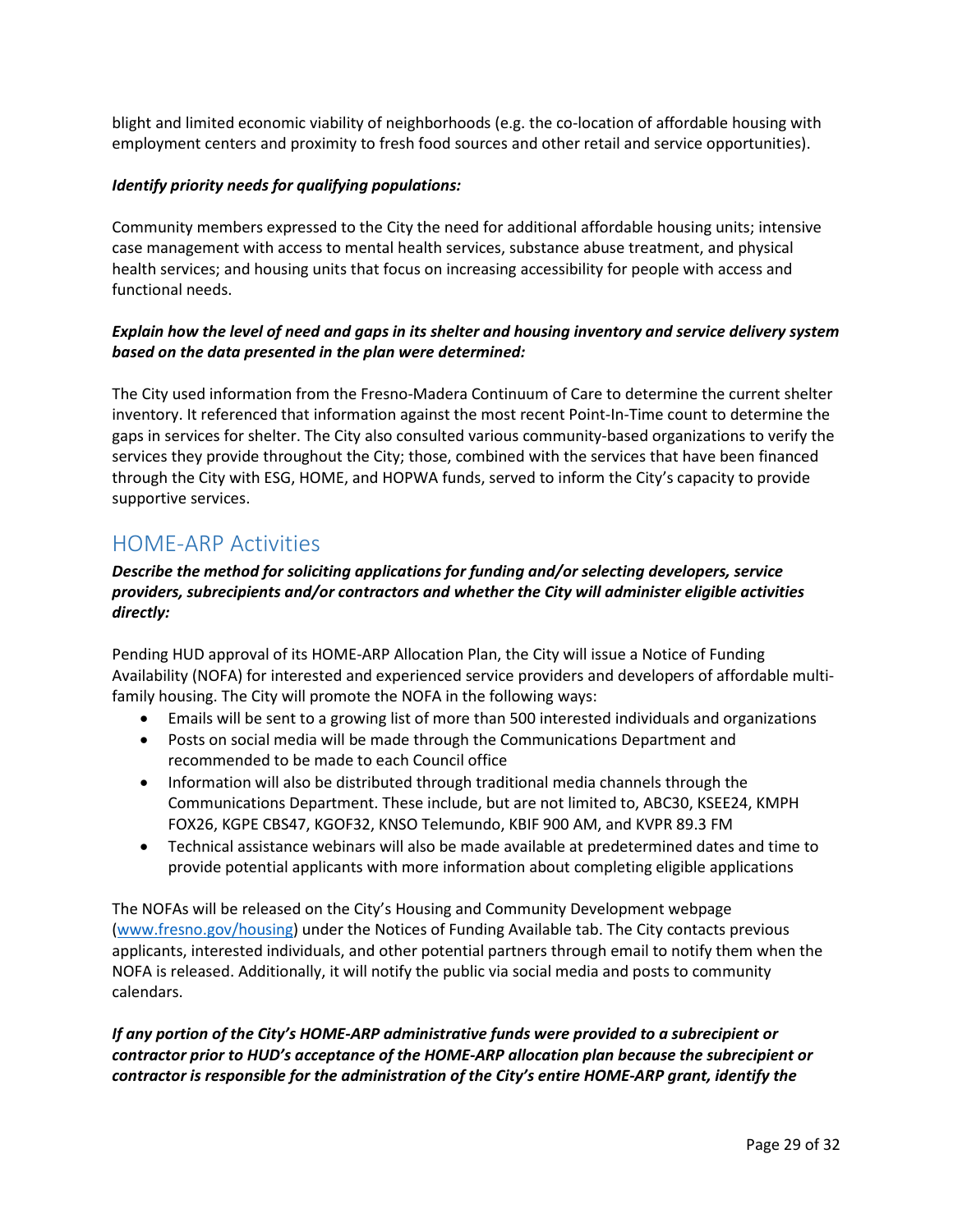# *subrecipient or contractor and describe its role and responsibilities in administering all of the City's HOME-ARP program:*

The City has not, and does not intend to, provide a subrecipient with funds to administer the entirety of the City's HOME-ARP program.

The following table describes the amount of HOME-ARP funding that is planned for each eligible HOME-ARP activity type and demonstrates that any planned funding for non-profit organization operating assistance, non-profit capacity building, and administrative costs is within HOME-ARP limits:

|                                                                                   | <b>Funding Amount</b> | <b>Percent of the Grant</b> | <b>Statutory Limit</b> |  |  |
|-----------------------------------------------------------------------------------|-----------------------|-----------------------------|------------------------|--|--|
| <b>Supportive Services</b>                                                        | \$3,111,481           |                             |                        |  |  |
| <b>Acquisition and</b><br><b>Development of Non-</b><br><b>Congregate Shelter</b> | \$2,011,481           |                             |                        |  |  |
| <b>Tenant Based Rental</b><br><b>Assistance (TBRA)</b>                            |                       |                             |                        |  |  |
| <b>Development of</b><br><b>Affordable Rental</b><br><b>Housing</b>               | \$5,011,481           |                             |                        |  |  |
| <b>Non-Profit Operating</b>                                                       |                       |                             | 5%                     |  |  |
| <b>Non-Profit Capacity</b><br><b>Building</b>                                     |                       |                             | 5%                     |  |  |
| <b>Administration and</b><br><b>Planning</b>                                      | \$1,788,430           | 15%                         | 15%                    |  |  |
| <b>Total HOME-ARP</b><br><b>Allocation</b>                                        | \$11,922,873          |                             |                        |  |  |

#### *Table 4 - Use of HOME-ARP Funding*

# *Describe how the characteristics of the shelter and housing inventory, service delivery system, and the needs identified in the gap analysis that provided a rationale for the plan to fund eligible activities:*

The number of affordable rental housing units in the City are too low to meet the needs of all the qualifying populations outlined in the HOME-ARP regulations. To mitigate this issue, the City is proposing to allocate the greatest amount toward closing that gap through the development of affordable rental housing.

Although this is a step in the right direction, housing development takes time to be fully realized; that is why the City is also proposing to allocate more than \$2 million toward the acquisition and development of non-congregate shelter. The community communicated clearly that it wanted to see a sharp increase in the number of tiny homes available throughout the City. This is an opportunity to see that desire come to fruition.

Finally, the need for housing opportunities is closely matched by the need for supportive services in the community. The community expressed its desire to broaden the number of access points to mental health services, physical health services, substance abuse treatment, and organizations that appeal ratings for disabled veterans and people seeking federal assistance. Addressing these supportive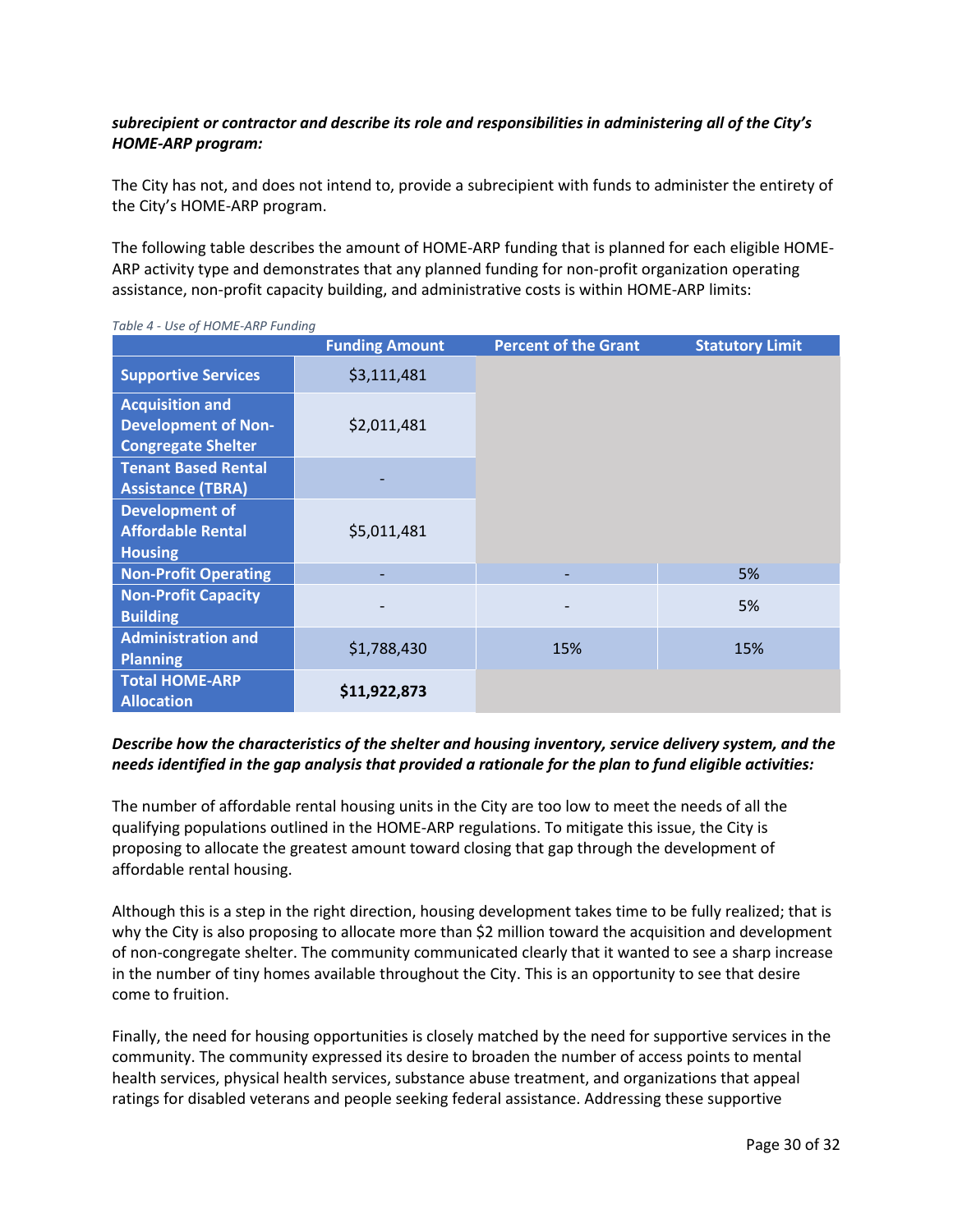services require either access to no-cost transportation or the ability of the service provider to bring services directly to the people who need them.

# <span id="page-30-0"></span>HOME-ARP Production Housing Goals

*Estimate the number of affordable rental housing units for qualifying populations that the City will produce or support with its HOME-ARP allocation:*

The City intends to construct or rehabilitate at least 60 rental housing units for qualifying populations using HOME-ARP funds. The amount is projected based on the expected program year goal from 2020- 2021 and scaled up to reflect the increasing in funding dedicated to the project of affordable rental home development.

# *Describe the specific affordable rental housing production goal that the City hopes to achieve and describe how it will address the City's priority needs:*

The 500 respondents to the Fresno Housing and Community Needs Survey during the 2020-2024 Consolidated Plan consultation period ranked the City's homelessness needs above all other types of needs surveyed, with homeless prevention standing out as the highest-ranked among all the homelessness needs. Additionally, public meeting participants frequently discussed needs related to homelessness. These included needs for more low-barrier shelter space, case management for people experiencing homelessness, job and skills training, drug/alcohol counseling, and shelters for LGBTQ people that are not coupled to requirements for religious participation.

As a result, the City created a goal of constructing or rehabilitating at least 130 housing units throughout the 5-year period, and as of June 30, 2021, the City has completed 30.77% of its goal. Although 2020 was an unusually difficult time to accomplish many goals because of the COVID-19 pandemic, the City realized 153.85% of its annual goal for 2020-2021. Through its allocation toward development of affordable rental housing through the HOME-ARP program, the City anticipates it will be able to construct or renovate at least 60 rental housing units.

# <span id="page-30-1"></span>Preferences

*Identify whether the City intends to give preference to one or more qualifying populations or a subpopulation within one or more qualifying populations for any eligible activity or project.*

*Preferences cannot violate any applicable fair housing, civil rights, and nondiscrimination requirements, including but not limited to those requirements listed in 24 CFR 5.105(a). The City is not required to describe specific projects to which the preferences will apply.*

The City does not intend to give preference to one qualifying population over another.

# <span id="page-30-2"></span>HOME-ARP Refinancing Guidelines

*If the City intends to use HOME-ARP funds to refinance existing debt secured by multifamily rental housing that is being rehabilitated with HOME-ARP funds, the City must state its HOME-ARP refinancing guidelines in accordance with 24 CFR 92.206(b). The guidelines must describe the conditions under which the City will refinance existing debt for a HOME-ARP rental project, including:*